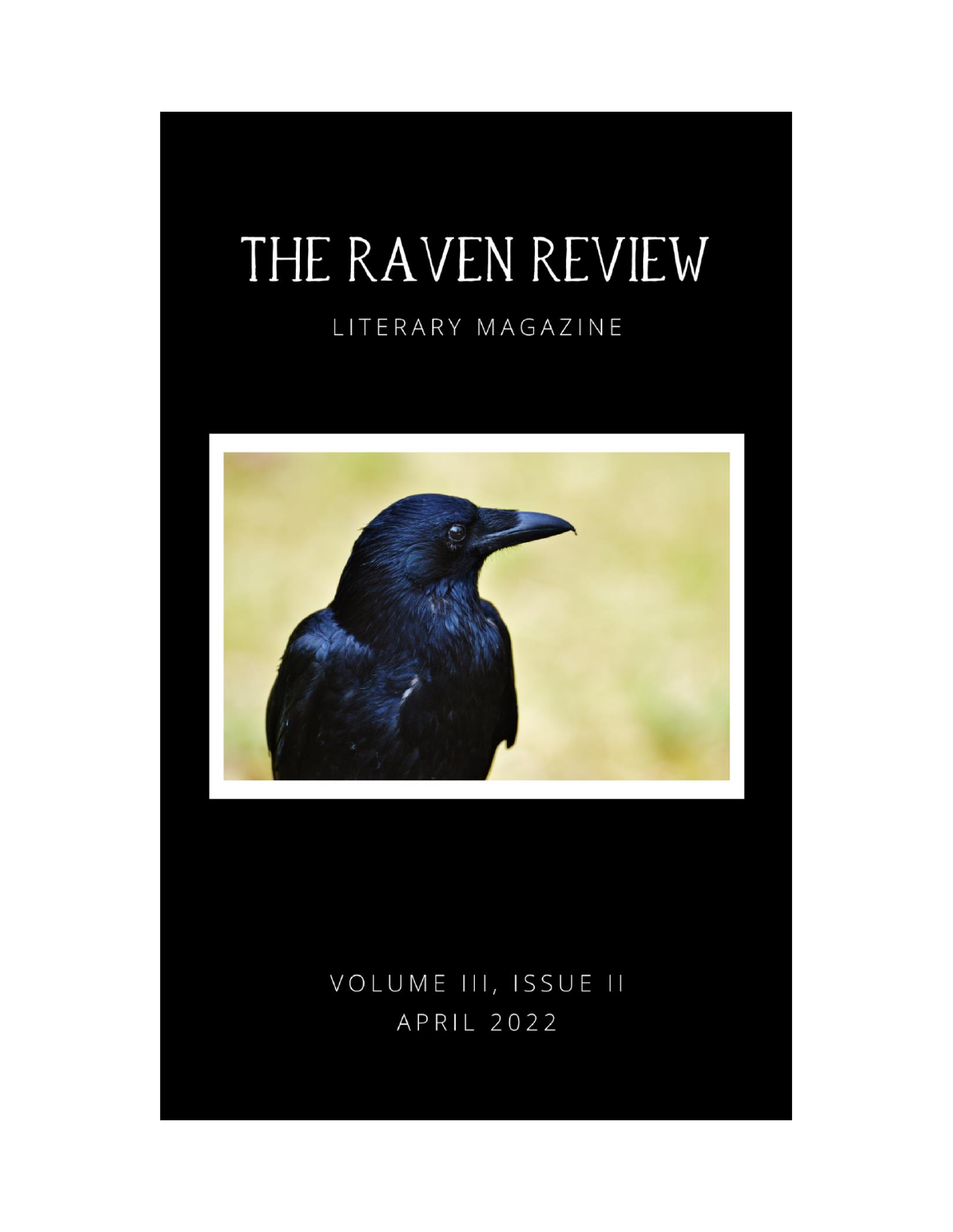# THE RAVEN REVIEW

Volume III, Issue II April 2022

> *Founding Editor:* Rachel Strickland

> > *Cover Photo: Pixabay*

*The Raven Review* Literary Magazine www.theravenreview.org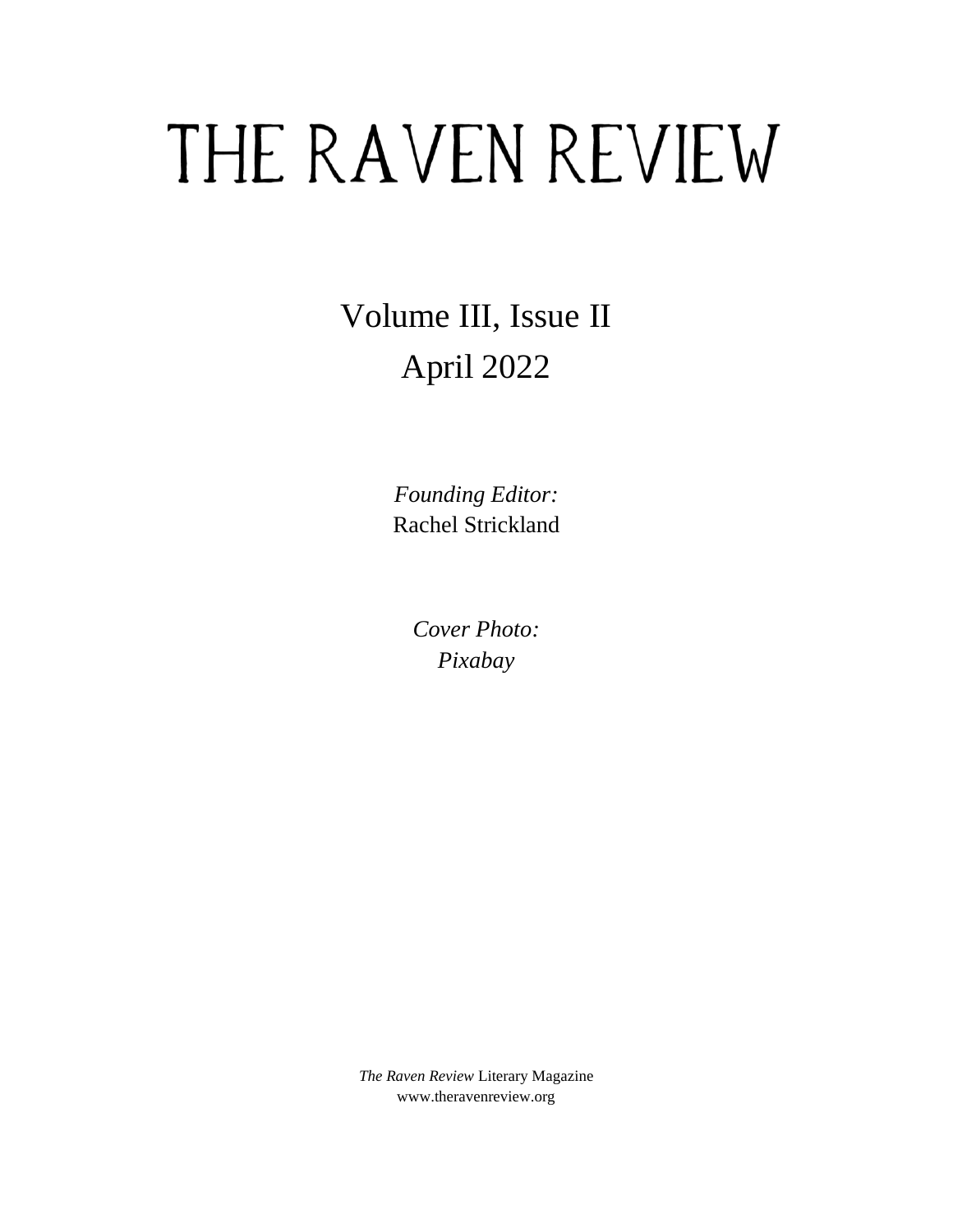## **Table of Contents**

| Alexandra Wollinka         |
|----------------------------|
|                            |
| <b>Alison Jennings</b>     |
| <b>Barry Green</b>         |
| <b>Cathy Suzette</b>       |
| <b>Claire Scott</b>        |
| <b>David Jans</b>          |
| <b>Elizabeth BJ</b>        |
| <b>Greg Budig</b>          |
| <b>KateLin Carsrud</b>     |
| <b>Rene Sisk</b>           |
| <b>Rick Rohdenburg</b>     |
| <b>Scott T. Hutchinson</b> |
| S.F. Wright                |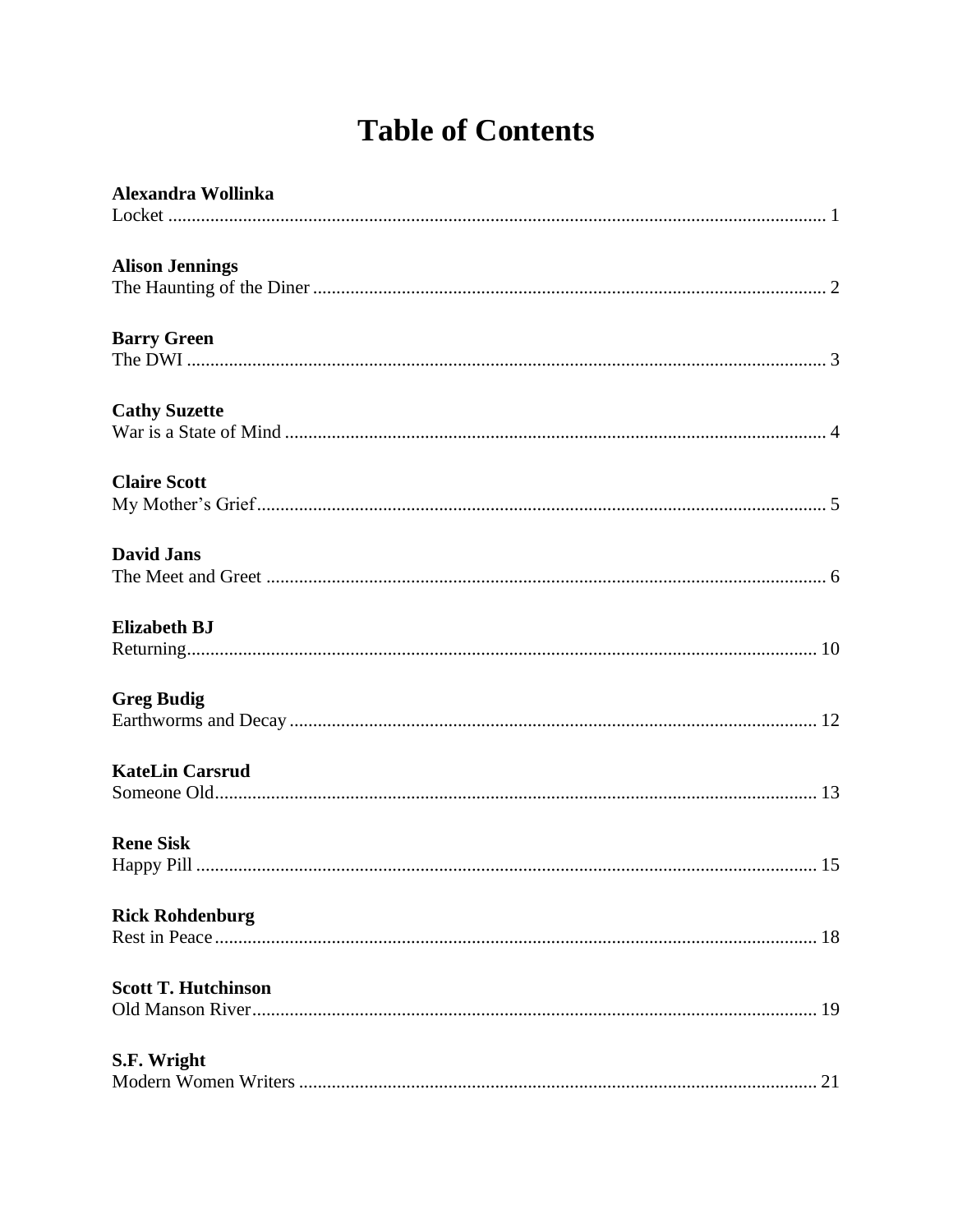| <b>Shannia Bernal</b>  |  |
|------------------------|--|
| 24                     |  |
|                        |  |
| <b>Stephen Jordan</b>  |  |
| 26                     |  |
|                        |  |
| <b>Tamar Kapanadze</b> |  |
|                        |  |
|                        |  |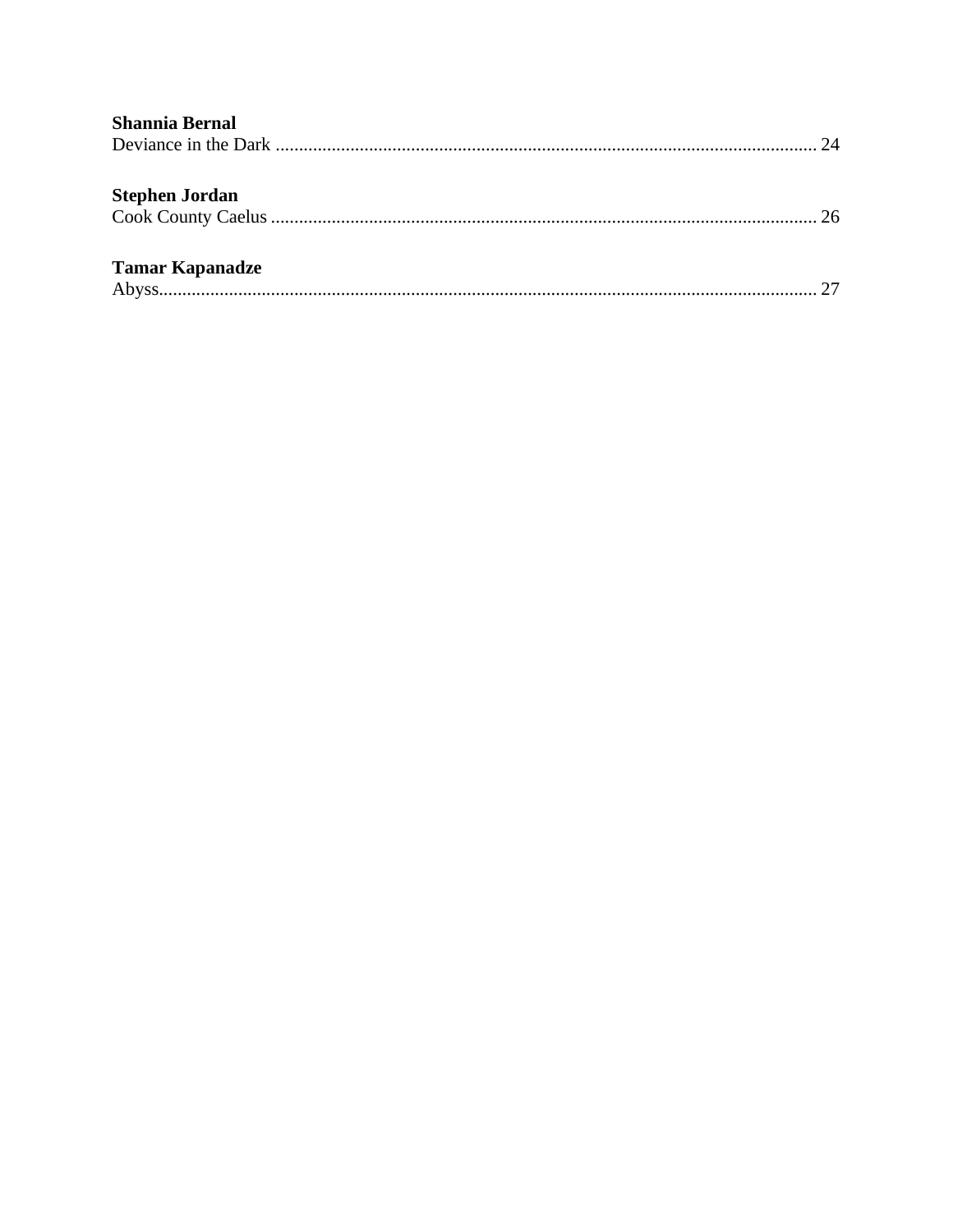## <span id="page-4-0"></span>*Alexandra Wollinka* **Locket**

My heart is a locket missing its hinges, Split halves, staring across a narrow hallway Among old pictures that hang on the walls Framed faces fading, forgetting to be missed.

I peer through the film of a dust-covered mirror, Searching under the surface for structure, Feeling wires in my jaw And tired eyes shifting in their sockets.

Most days, I lie on a twin-size mattress And listen to echoes of steady breathing From air vents in my bedroom walls The eternal sigh of tarnished metal.

When I dream, I peer from ceiling corners And wake to hear myself whispering over a speaker, A machine that whirs with the sound of gears Getting stuck And coming free again. Asking when I'll come home.

I am caught between two sides of a dime In the broken lock of a doorknob With the face of a stopped clock.

I am running out of time.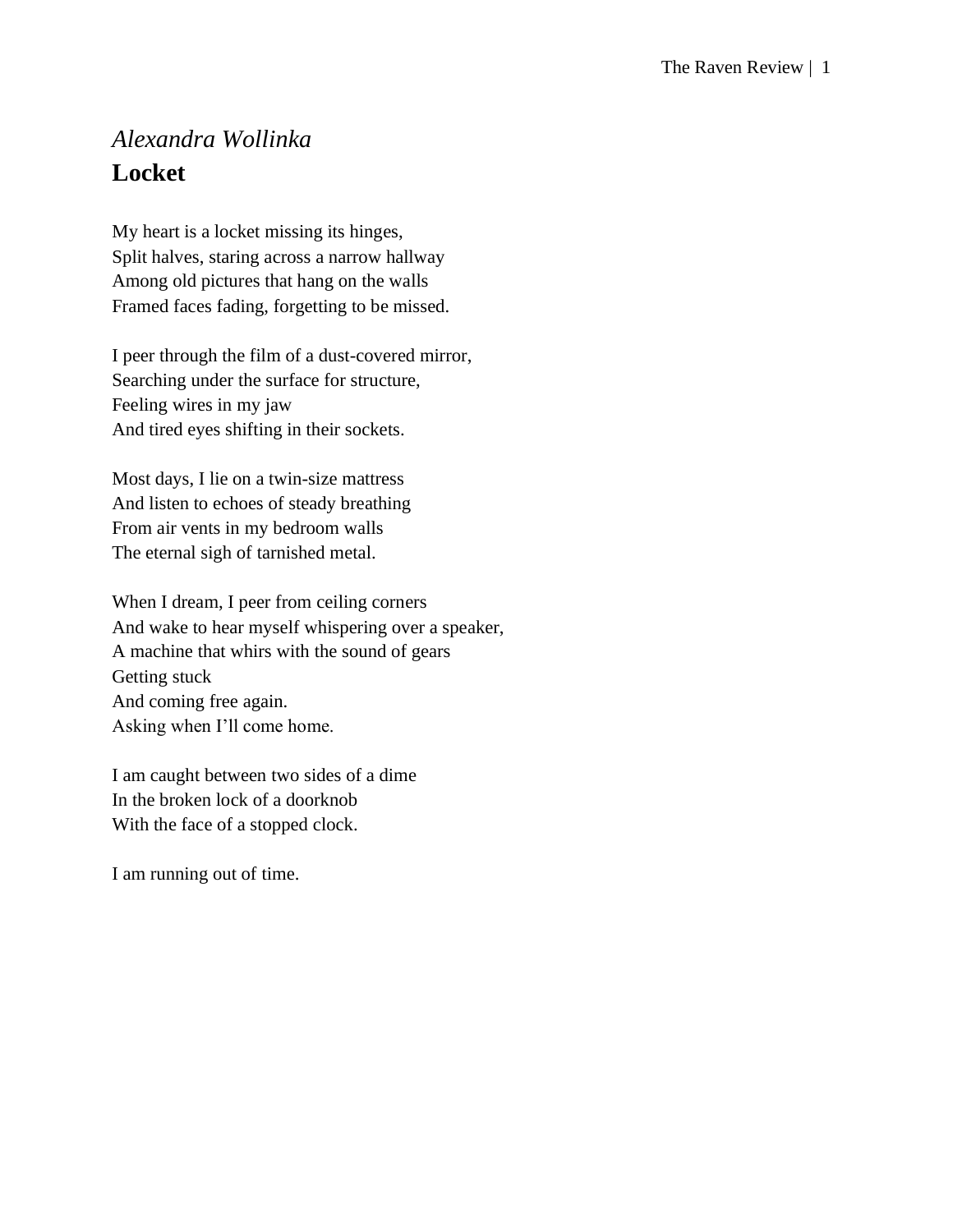## <span id="page-5-0"></span>*Alison Jennings* **The Haunting of the Diner**

The disembodied essence of former beings on this planet, we're holograms from the past.

Our place in the world is where they least expect, not cemeteries or the gallows, but a local diner, lingering like cigarette smoke.

We'll manifest to be mischievous, steal things, close and open doors, exude perfume or sulfur.

Finishing customers' drinks, eerily swinging chandeliers, we bump paintings off walls, spooking patrons (though some get used to it).

There's footsteps and phantom piano during the off-hours, the jukebox starting by itself.

Within ourselves, an internal mirror darkens, as senses strain to function, merely a taste of mortality left, a buttonhole without a coat.

We haunt certain spots, behind the bar or near a well, where a child drowned in the 1700's.

Servants of too many masters—demons, spirits, shamans, and spiritualists—we're kept from the living realm but will never go away.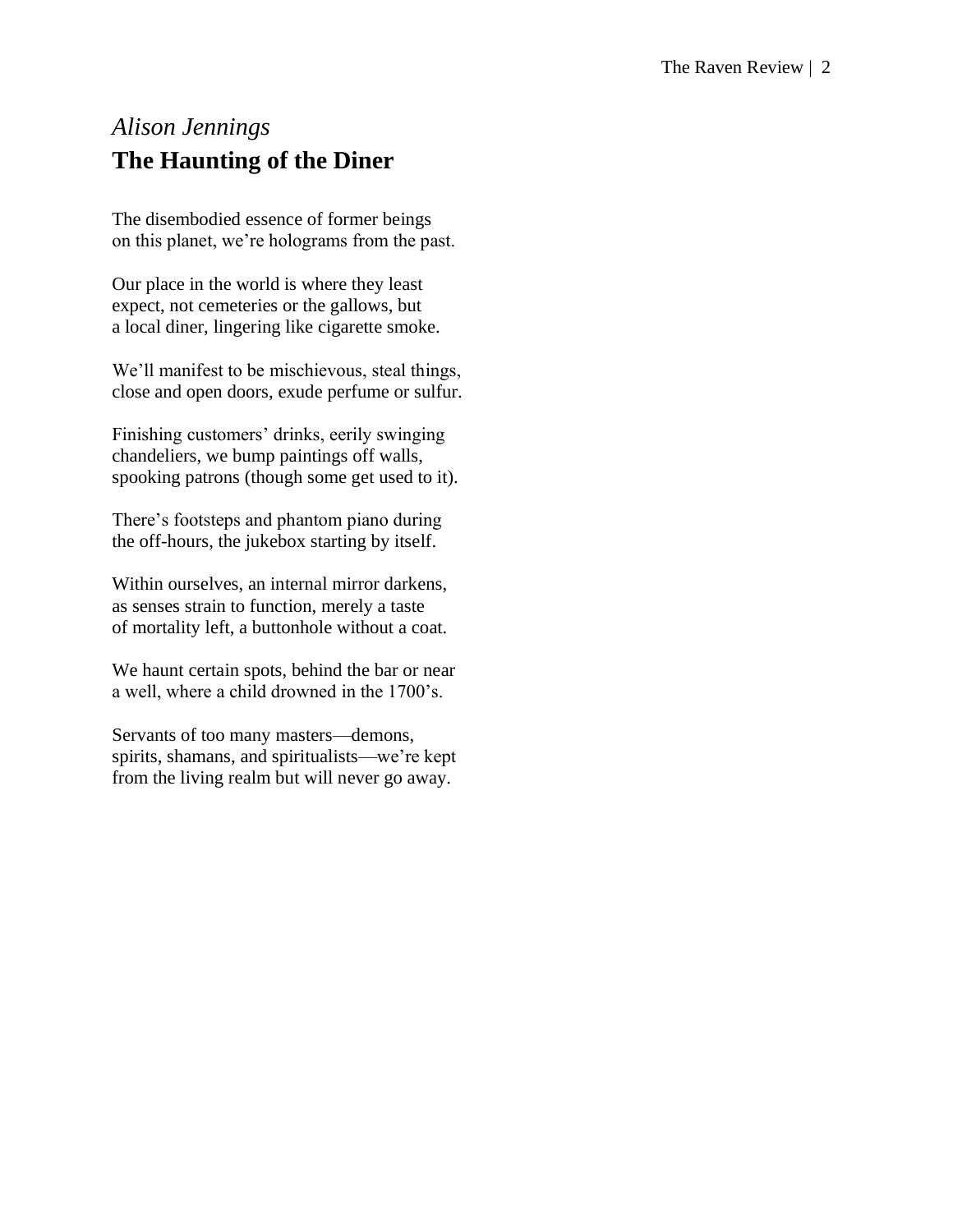## <span id="page-6-0"></span>*Barry Green* **The DWI**

Under the leaf is a shard, a small piece of broken glass once part of a cover for a photo that hung on the wall of someone who lived in blindness for a year after seeing his wife disappear when he drove his car into a tree.

He can still smell the odor of his breath on the night that he dozed into the oblivion of street lights, the crush of steel playing a symphony on his legs as the song of a scream became his anthem of loss. When the stars reflect in the shard he hears the music with its dissonance crashing, strings of violas and cellos like cats in heat, a vision behind his eye lids where scars are alive. The fallen leaves scatter with a wind gust and uncover bits of frame, a torn corner of the photo that he burned when he pulled the shard across his wrist. His goodbye failed to rise above the clouds but swirled over the loamy soil where he planted the seeds that were meant to be his gift to a future, trees that now bear no fruit. His perception ceased on the day he found the shard

and the bits of photo and frame,

that joined with him as he slept again

into the oblivion of street lights.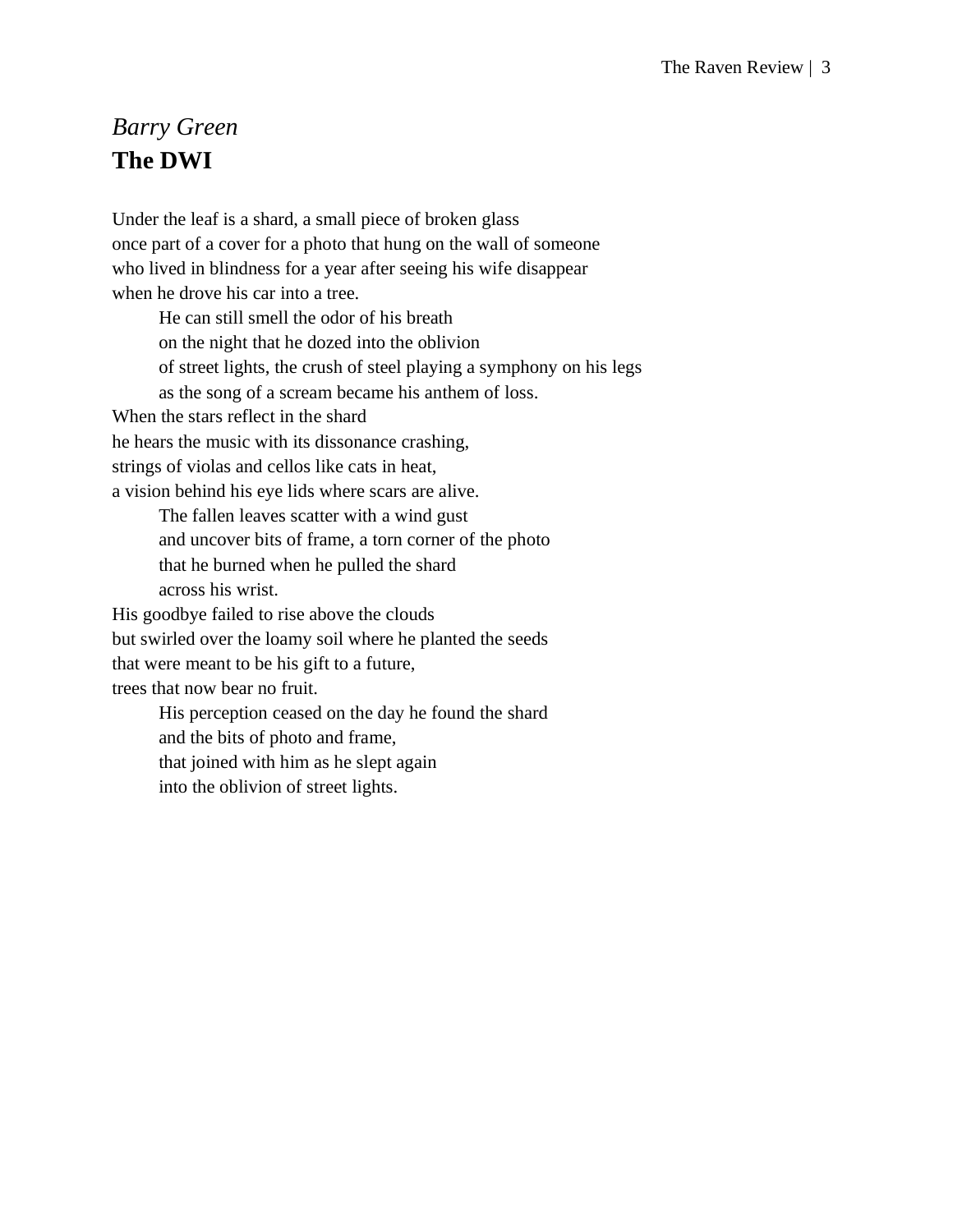## <span id="page-7-0"></span>*Cathy Suzette* **War is a State of Mind**

War is a state of mind when you chose to fight day by day against the world around you.

Thoughts become a deadly weapon, everything could be a battlefield and with the perfect trigger, people could be the target of your words verbal shoots, bursts of bullets full of angry, sad, resentment, feelings as lethal munitions that you have stocked in your heart.

Prisoner of your own armament, you end up dying every single day, victim of your decision to live a life such as merciless battle.

While you are living in a state of war, you choose to refuse to give up, opening that door again and again, sticking with feelings that lead you to dig your tomb while you are alive.

You can walk out from there, holding a white flag, leaving behind memories, feelings, and regrets that hold you back to move forward, certain that peace does not mean you were defeated.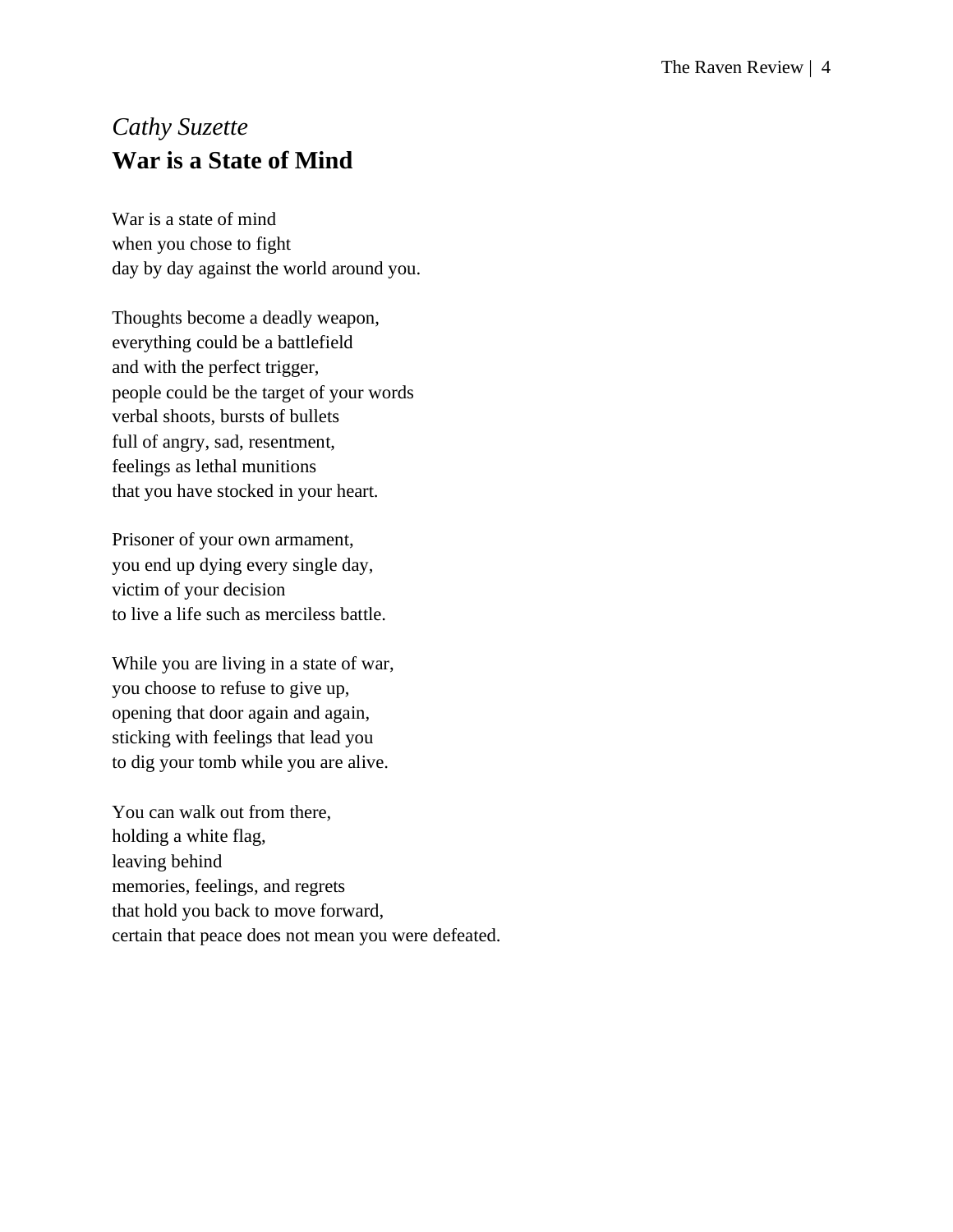## <span id="page-8-0"></span>*Claire Scott* **My Mother's Grief**

Grief was in my mother's touch once removed like a second cousin grief was how she burned lima beans and didn't notice

Her stockings had slid around her ankles in baggy puddles of beige grief was how she spent days

Swaddled in loss, listening to Mahler's dark symphonies in a dark room my mother who was there, and not there

She never talked about our older brother who lived less than ten days his gossamer ghost wandered

Our house on slippered feet we could hear him in her sudden sobs we caught glimpses of him

When she sloshed scotch when she threatened to swallow her pills, to drive into a lake, to jump

And was taken away, red lights flashing on our white cotton nightgowns my brother, barely there, always there light as a lullaby, dark as a ledge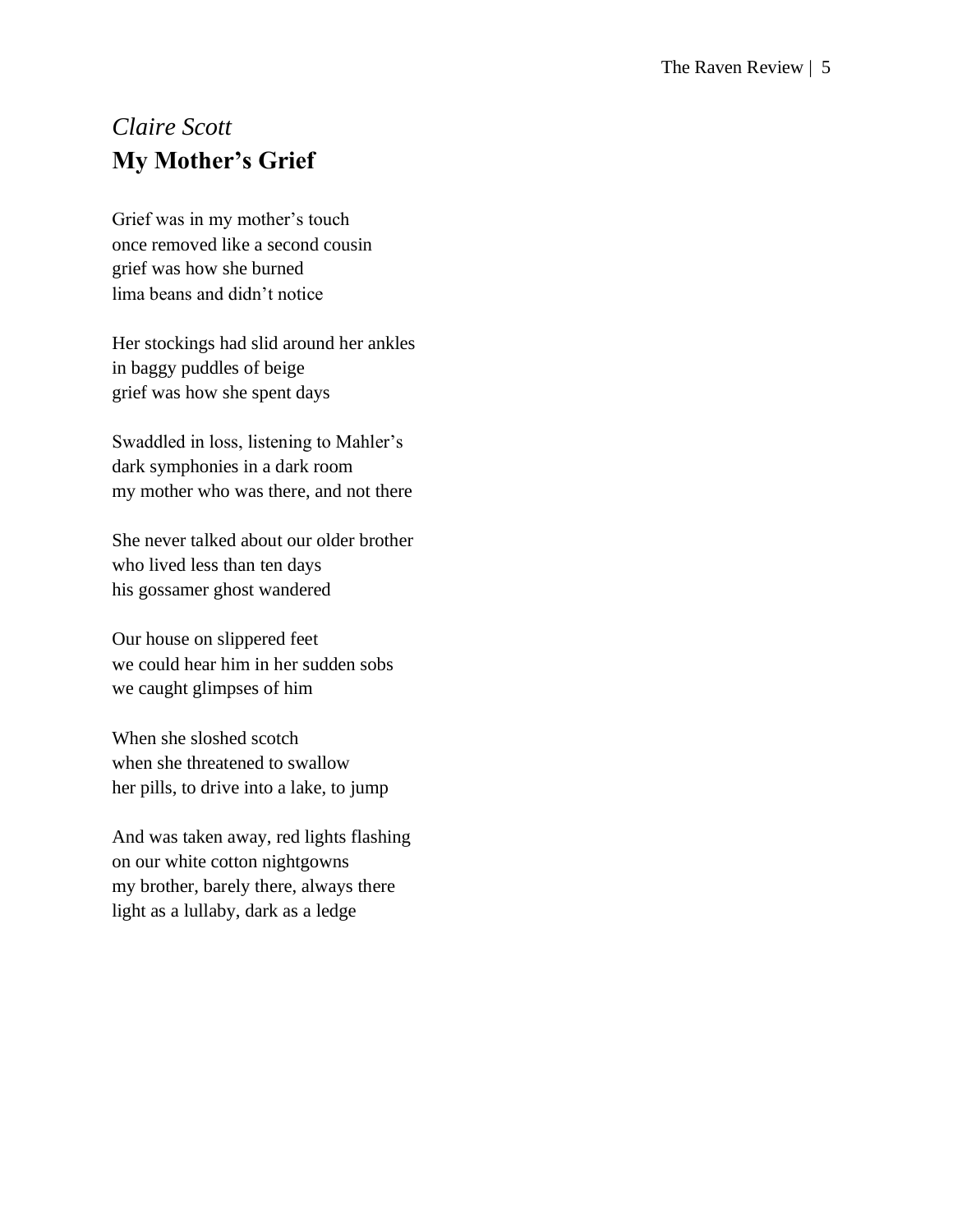## <span id="page-9-0"></span>*David Jans* **The Meet and Greet**

I saw him standing near the far corner of the room. A tall, awkward sapling set apart from a cluster of trees swaying wistfully from breezy conversations. His branches twisted around a slumped-over trunk, and he stared directly at the roots firmly planted on the floor.

There are always a few in the forest of accounting associates who fail to reach their growth potential during the Adams and Michael LLC new hire meet and greet. It's no wonder. The prospect of an evening full of awkward conversations with unfamiliar and fully developed timber can be daunting for the schmoozing elite, let alone the shy and introverted.

He appeared to be an extreme case, so I grabbed a Taquito, a Corona, and I set out on a rescue mission. Mexican night. Nice. Nothing like a little south of the border flavor to break down those barriers. A few recruits masquerading as a Mariachi dance troupe took the mantra a bit too far by attempting to demolish a wall in front of one of my partners. Easy Ben. Easy.

Kudos to the event decorating crew. How they managed to transform a sterile rectangular conference room into a red, yellow, and orange colored fiesta is beyond me. The room looked downright cavernous, with the ten-by-ten seating cleared out. Impressive turn-out, and man, everyone seems so locked in. It's like I'm not even here. Good thing because this kid needs me.

"You know, it's okay to feel uncomfortable at these things. I prefer to see new hires who are uneasy. My name is David Chapman; nice to meet you."

His handshake was firm, and when he stood up straight, he matched every inch of my sixfoot-three frame. Perhaps the fledgling oak had potential after all. He nailed the business casual look, too. The white dress shirt popping perfectly under the high-end, maroon-colored half-zip like a Stitch Fix model. But he looked like the proverbial deer in the headlights, with brown eyes as round as golf balls, awkwardly set upon an otherwise chiseled face topped by short-cropped similarly colored curly hair. They focused on anything but mine, darting around the room behind me.

"Nice to meet you too, Mr. Chapman; my name is Andrew, Andrew Price."

"Mr. Chapman, oh wow, way too formal there, Andrew. Please call me David. Listen, I wasn't a fan of meet and greets either at your age. Remember your buddies in the conversation mosh pit over there are just as nervous as you."

He nodded and looked at me like a young kid does during story time. His eyes seemed to settle into a more traditional oval shape and connected with mine a bit.

"My advice to new hires is simple. Put your head down and work, and make sure your audit work papers shine. Do it for long enough, and you'll gain the respect of your colleagues and propel yourself to more challenging work and clients. Always be humble, too, Andrew. Let your actions and work product speak for you."

I could sense the chatter of his colleagues, which created anxiety before my arrival, now sounded more like birds chirping on a spring day.

"So, Andrew. Tell me about yourself."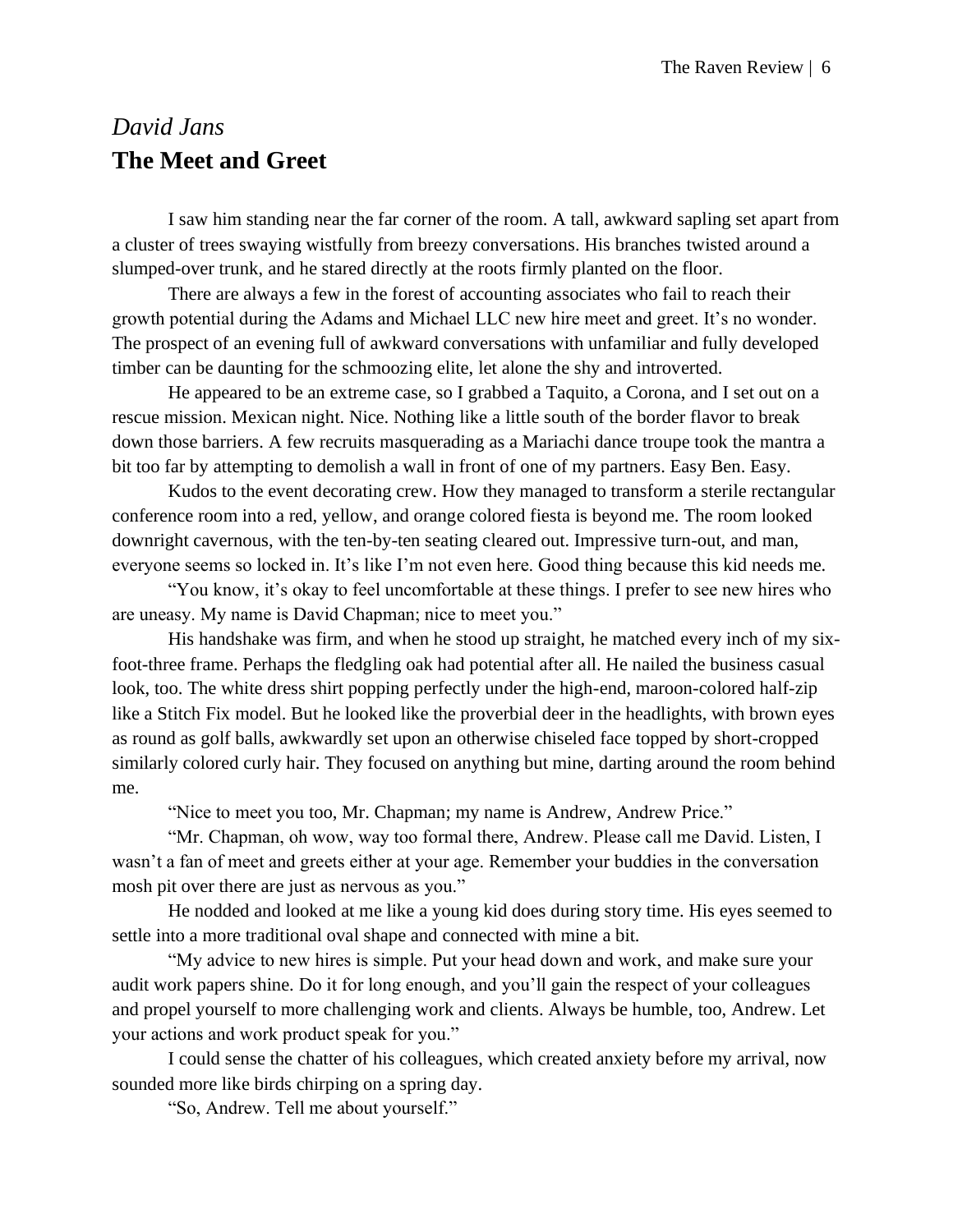He reverted to the young oak tree for a moment, looking at the ground and losing an inch or two. To be fair, it is the mother of all open-ended questions, but I needed to expedite the vetting process.

Luckily some prime conversation fodder helped him regain his stature. He enlightened me about all things Bangor, Maine, his hometown pride shining first light like the sun does our easternmost state every morning.

And on and on it went. Free and easy. No awkward silence or one-upmanship. The rest of the room seemed to fade away as we discussed family, friends, my favorite clients, and sports. Baseball mostly. His Red Sox would be playing my Pirates in an interleague series this summer in Pittsburgh. Perfect.

I knew I should have been spreading the Adams and Michael LLC gospel amongst the rest of the new hire flock, but my feet were firmly planted with Andrew now playing the role of prophet. He had it all, flashing a razor-sharp intellect, easy-going style, and engaging personality, but his use of humor impressed me the most. We worked off of one another, the kid deftly adding cherries to top off my sweet one-liners.

The lights appeared to dim as we delved deeper into our conversation. We were on an island; one where fresh bottles of Corona seem to appear in your hand magically.

We finally did reach the point where we knew it was time to end it: our mutual love of dogs, the final destination. We basked in the warm glow of swapping tales of how our fourlegged friends were preferable to the two-legged variety any day.

I extended my right hand, looked him in the eye, and wished him luck. As we were about to part ways, he said the most bizarre thing,

"Don't be afraid, David." He smiled warmly when he said it and turned to walk away.

It sent me reeling into a corner of my mind as a barrage of short video clips from the evening bombarded my headspace. As the production played out, I realized it starred only two players; the rest of my colleagues and his new hire class assuming the role of extras relegated to the background. Except for an opening scene comprised of a mash-up of colors, shapes, and intense sounds, the clips played out like a movie trailer. The genre, a mystery, one where two strangers meet and develop a special bond, but separate and go their own ways.

I regained my balance in time to notice Andrew about to make his way out of the room. My first step was poor, the right knee balky from too many basketball injuries, but I made up for it with a surprisingly pain-free dash.

I slid through the doorway into the hallway after slamming on the brakes, but he was gone. The hallway looked different, much longer than usual. It represented a pathway of so many memories. The glorious feeling of walking out of a presentation where I had the entire firm in the palm of my hand and the rush of sprinting out of the building after my wife Joanie called to let me know she was in labor with Amelia, our firstborn. The light seemed unusually bright.

Why in the hell would he say that? The question reverberated in my mind as I reentered the conference room. Besides the fear of failure, the propulsion of my rise to partner, I wasn't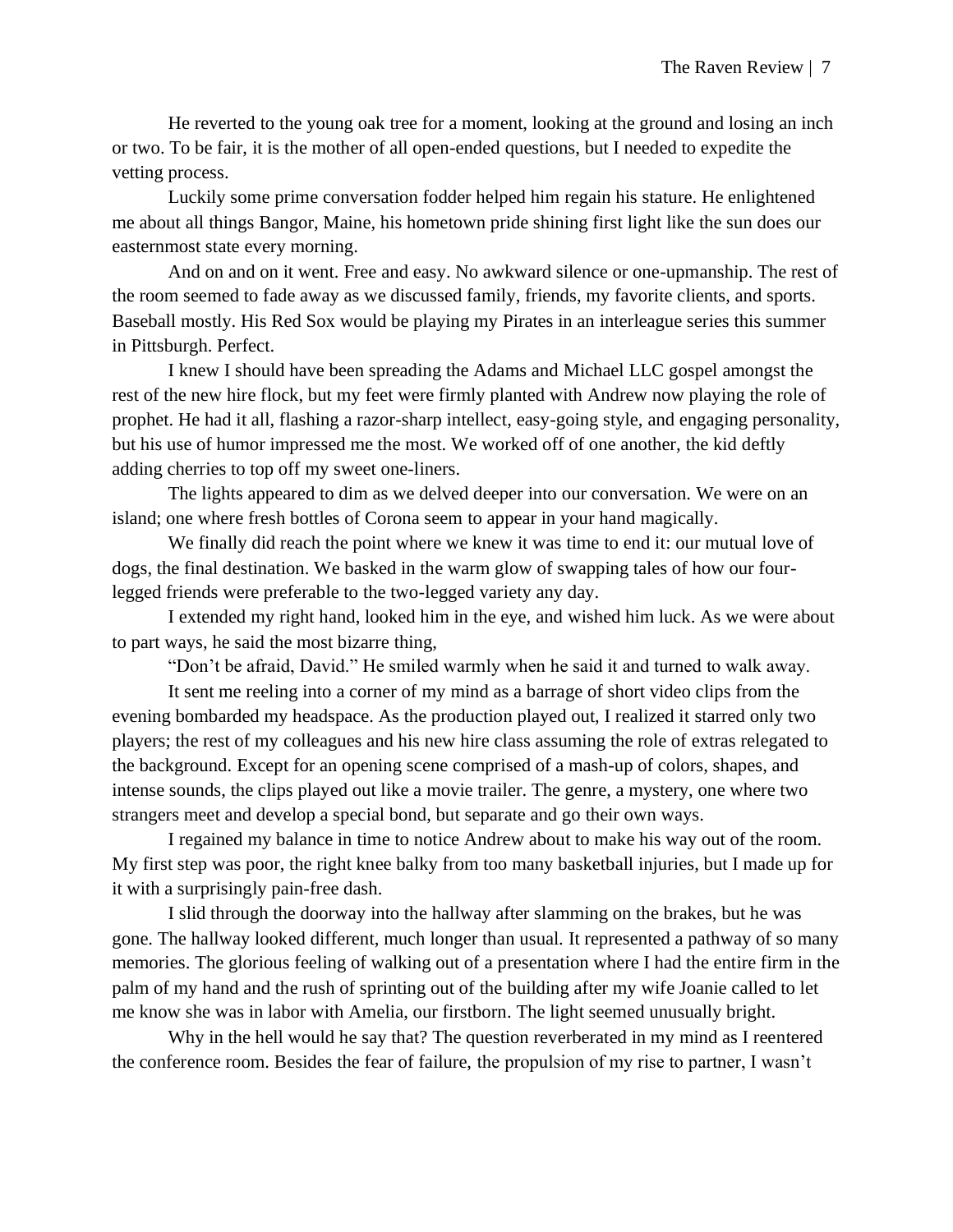afraid of many things. He said it with such sincerity and kindness. Whatever he meant by it, the comment sparked some serious reflection and emotion.

Seeing my three favorite people in the firm on the other side of the room holding a conversation choked me up a little bit. So many memories. I was near the spot where we split a cold case of beer to celebrate becoming new partners. We were the young guns, determined to take the firm in a new direction. What a night. What a crew.

Adam, the accountant through and through, but maybe best known for comedy and his spot-on imitation of Alex George, the long-time leader of the firm. His thumbs extended out with such force, flexing his make-believe suspenders and pontificating about the good old days. We couldn't wait to unseat the old bastard.

Pete, the smartest guy in the room with big dreams. He could have done anything, probably cured cancer or built a new and improved microchip, but he chose public accounting.

And finally, Danny, the man who talked me down from the ledge during the Michael Carver Company restatement; the most chill person I ever met and an all-around good guy.

I looked forward to connecting with the guys to bring some order to the proceedings, but their conversation looked grim. Adam would turn it around. He'd point out my dalliance with the mysterious recruit, and all would be right with the world.

Yet here I was. A bystander on the outside looking in. Shielded. From them and the rest of the room. The lights continued to dim. The movie trailer played on a loop in my mind until a scene came into focus.

And action.

I was driving home after another long night at the office, upset at myself for missing another one of Connor's soccer games. My phone beeps to signal an incoming text. It's from Joanie.

I never did get to read it. The head-on collision with a semi-truck ignited the explosion of red and orange, mangled the glass into shards of every shape, and produced the horrific sound of metal crunching against metal.

Roll credits.

I was fading, the time available for exploration in the period between death and whatever comes next, slowly slipping away.

To my living room, where I saw Joanie sobbing while hugging Amelia and Connor. I touched her shoulder and whispered everything would be okay. She tilted her head ever so slightly as my hand passed through, processing the sudden surge of comfort working to dull the pain. She passed it on to the kids, strengthening her grip around their shoulders. They were both taller than her, flourishing amid awkward teenage rites of passage. I couldn't bear to look at our black Lab, whimpering and jumping up on Connor with her paws on his hip. We had a special bond. One last, "good girl, Elsie."

Something pulled me back to the office, to the place where I spent countless hours and fulfilled my dream of making partner. A place that ultimately led to my demise, the burden of an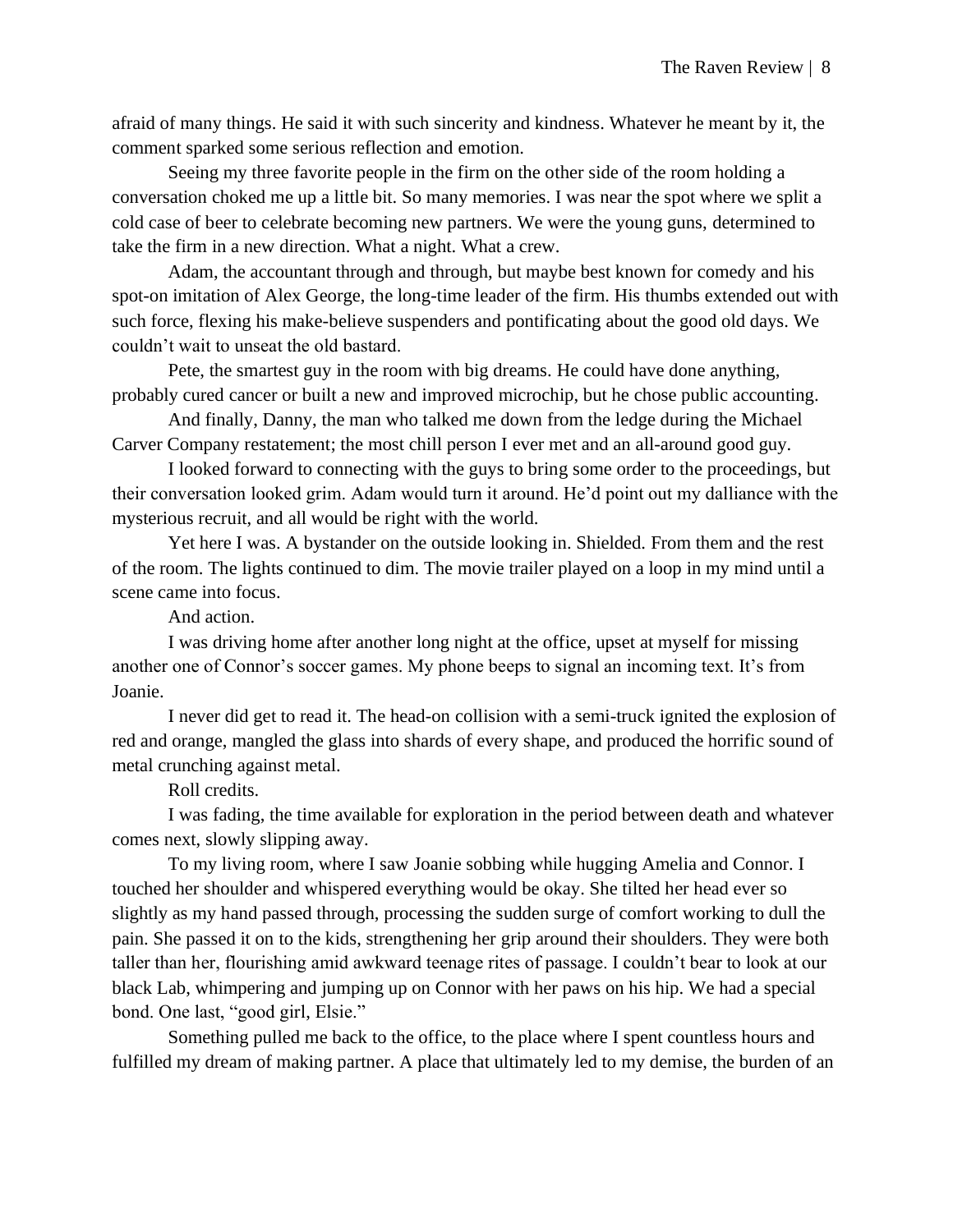impossible client schedule clouding my thoughts and causing me to lose focus and drift into oncoming traffic.

The hallway beckoned. Drawing me closer with an enticing warm yellow glow radiating in the doorway. Almost there. I stepped inside. To what now resembled a tunnel, illuminated by a beautiful bright light at the end of it. A lifetime of memories rushed by as I drifted closer. The most vivid, those of my wonderful wife and kids. Our annual vacations to Hilton Head Island, where we plotted the growth of Connor and Amelia on the Stu's Surf Side Subs sign, the thrill of watching Connor bury a shot into the side netting, and the pride of watching Amelia grow into a fine young lady and prepare to go off to college.

The work-related memories crept in, covering the colorful ones as a cloud would the sun on a rainy day, the regret of not spending more time with them permeating my entire soul.

I wish I could go back.

Back to the nights when I should have shut down the laptop and gone home.

Back to the time when Joanie suggested I seek help for the debilitating anxiety, which robbed me of joy when I was away from the office.

I could only go forward now. To the end of the hallway, where the light, which seemed so welcoming when I entered it, was now thankfully extinguished.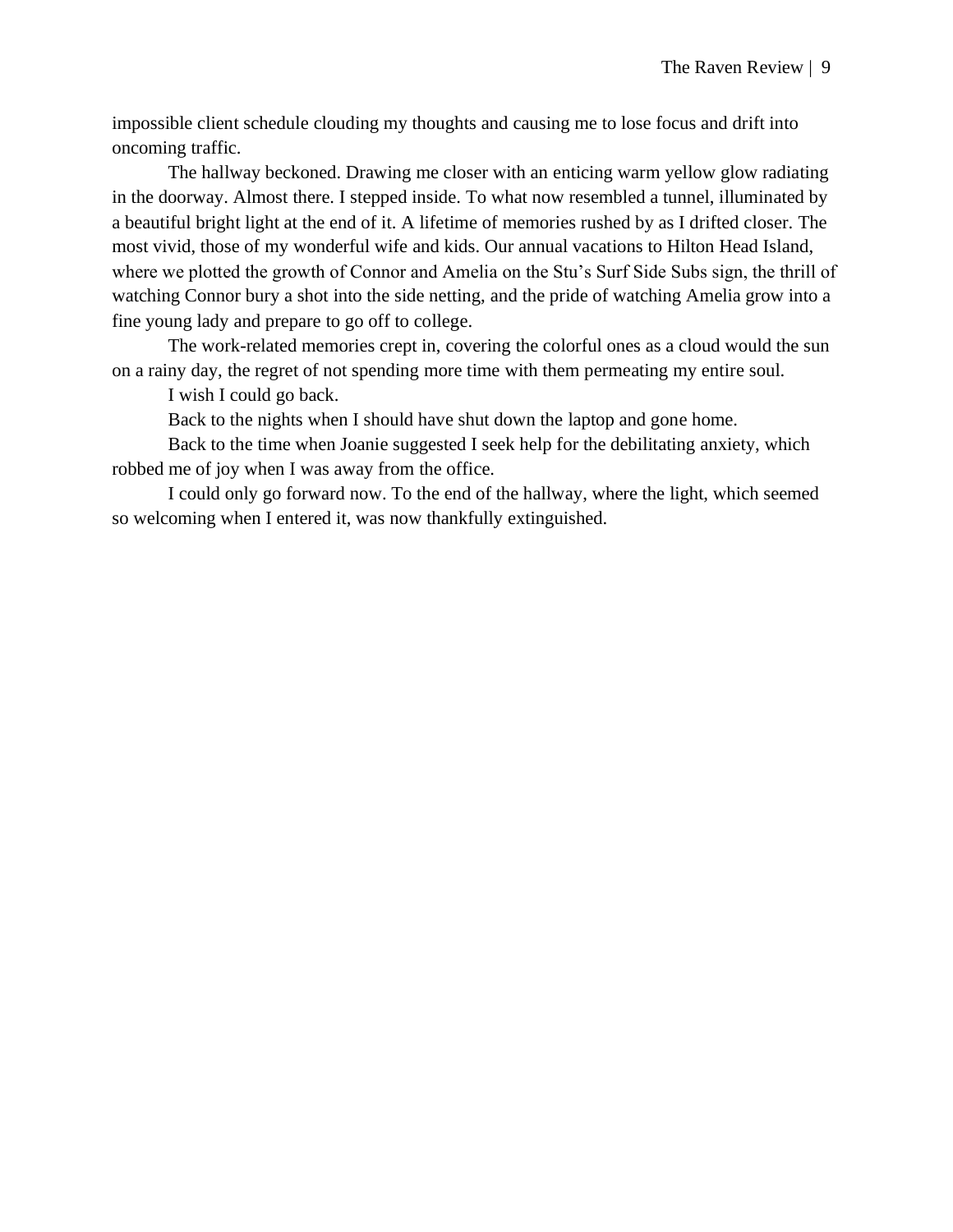## <span id="page-13-0"></span>*Elizabeth BJ* **Returning**

#### I.

My home became a house with broken windows and rusty doors when your hands slipped inside like a diver swimming into the ocean but i was made of desert and your claws wounded the sand setting all on fire with friction until it crumbled down to the ground and I became a ghost who cannot haunt you because vacant buildings never minded intruders much, next time you see me i am a little girl who flinches at sight and not motions.

#### II.

I was rain not wet but divided into drops and hail hitting and caressing and cleaning and leaving footprints of mud behind

#### III.

A hand-made sweater knitted the patters my grandma thought me but forgetting all the words she would've said was being made to cure me from the cold of a long winter in July made with threads made with sentences from the lips of someone else who had claimed the kingdom of her body all back for herself as the only, truly, dignified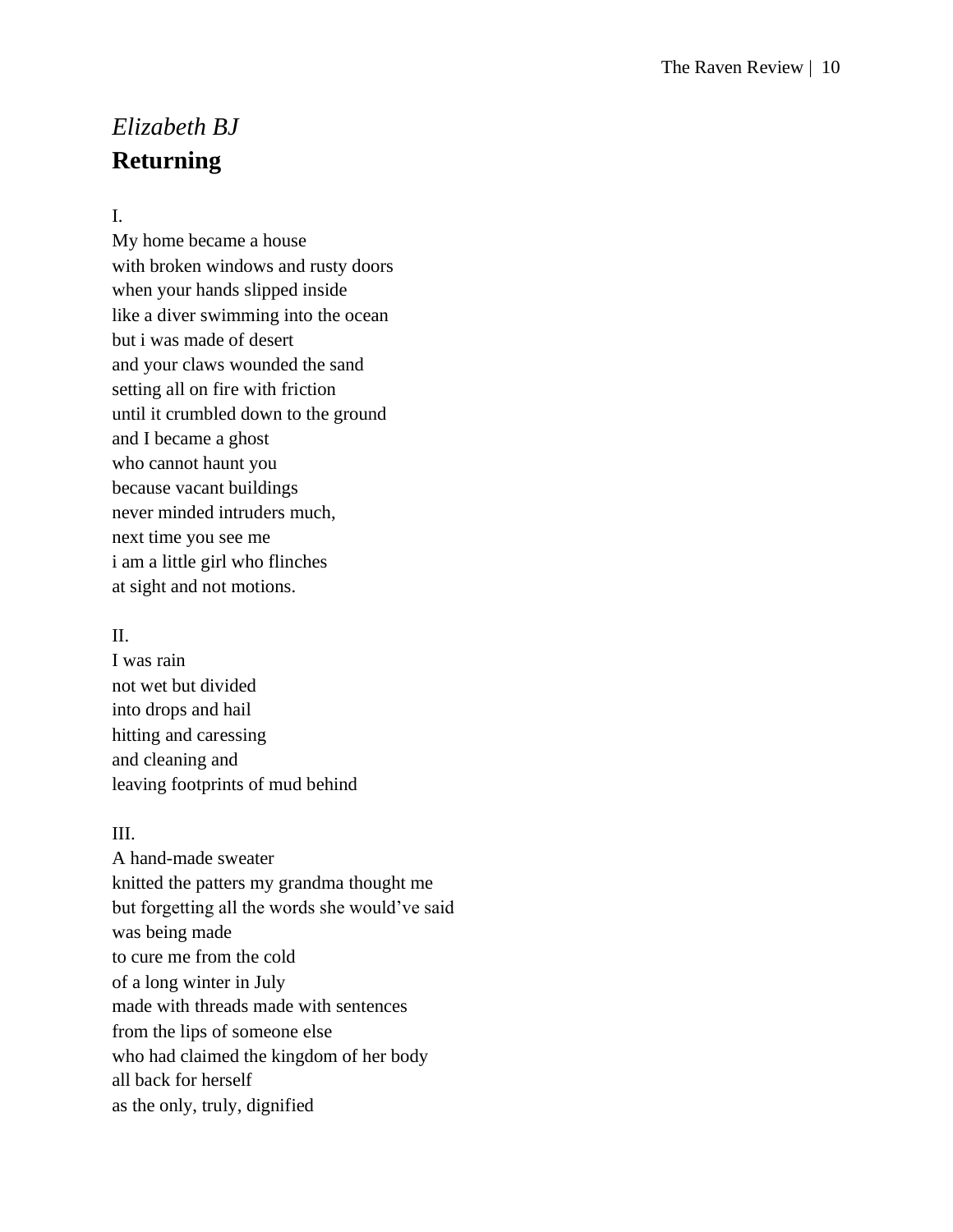master, queen and heir.

#### IV.

The rain became the ocean then a river and I changed. All the cells on my cover that once knew them, clawed monsters where no longer here nor theirs and I swam against the current back to the top of the land and the ghost lighted up all the light bulbs on the house, turn the stove on, and out of thin air I was me.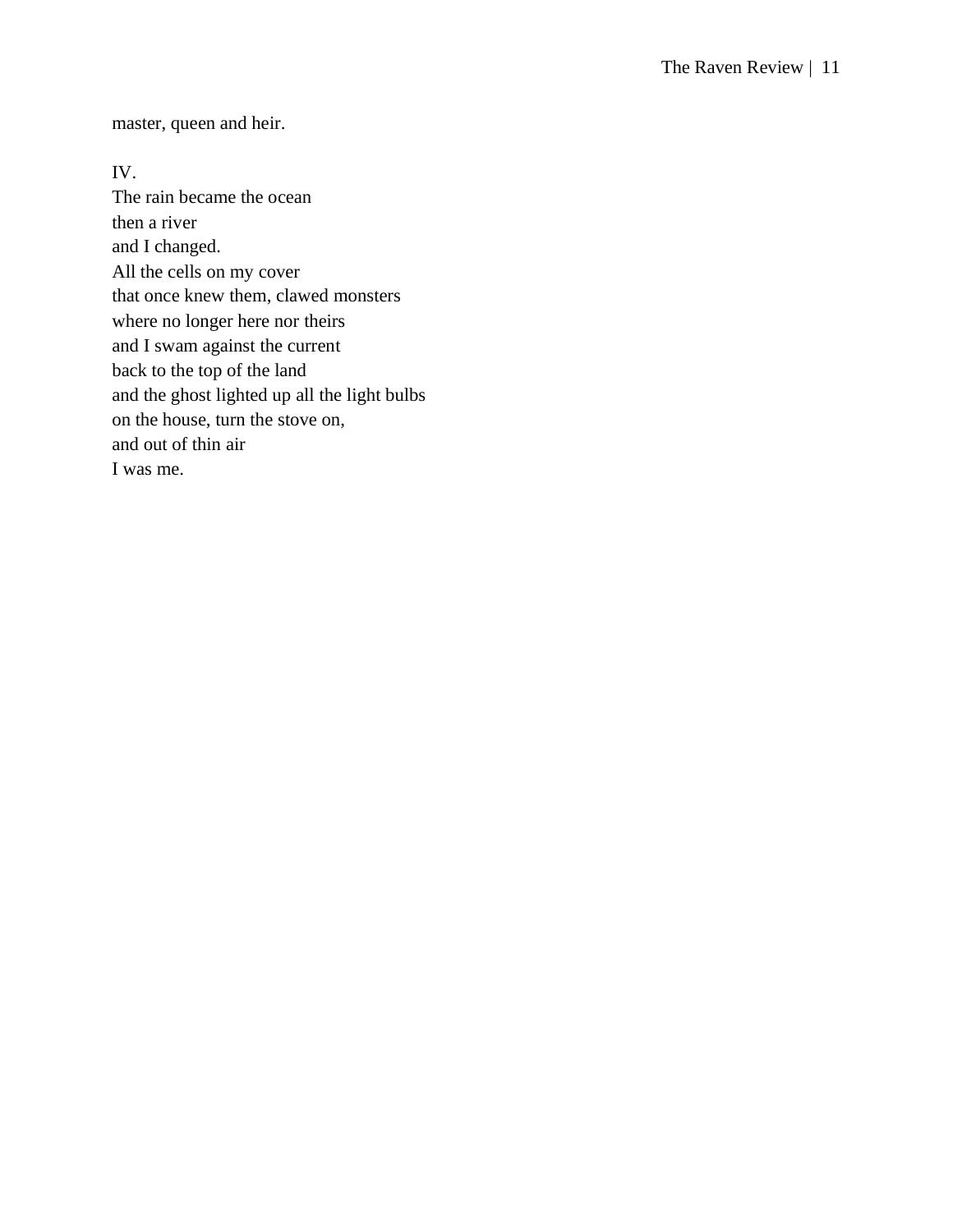## <span id="page-15-0"></span>*Greg Budig* **Earthworms and Decay**

Spring is wet with mud. Thawing fields smell thick with earthworms and decay. Black, brown, and well-worn shades of amber. Landscapes emerge from crusts of tainted snow. The fog has entombed an atmosphere of change. The world is gray and blurred. The wet cold air climbs under your skin and into your bones and sits there for a while Spring arrives in disguise. Coats of snow worn in confusion and dismay. Soon it melts into the river. The passing of the equinox is complete. The sun stays to visit us and spend the afternoon. The End.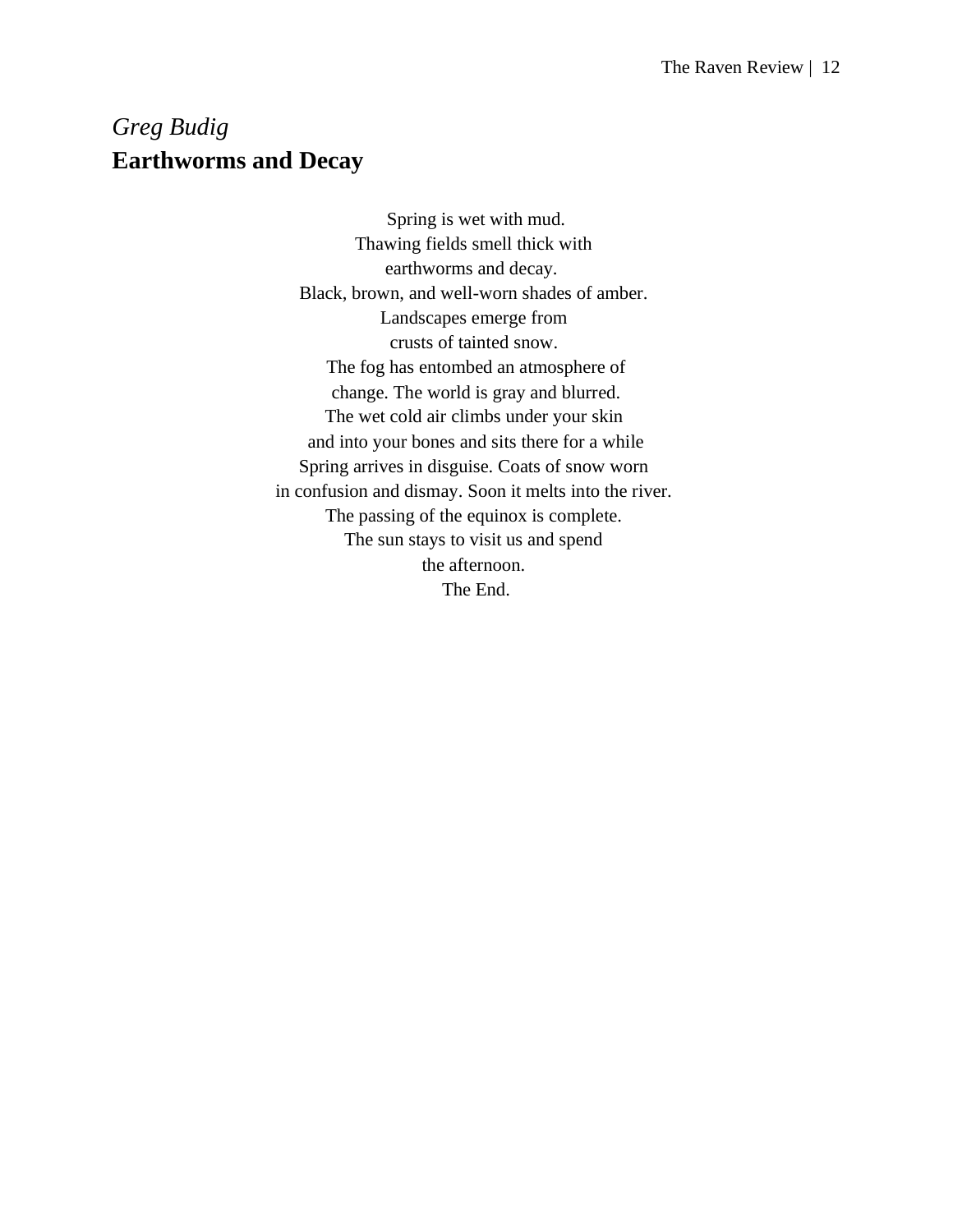## <span id="page-16-0"></span>*KateLin Carsrud* **Someone Old**

Someone old holding someone new, pressed che ek to che ek. This photograph is one of the few I have of you. You're camera shy but not because you're shy. This picture I have was our third try. You didn't like the first two because of your eye, a little swollen, all gray, glazed over, noticeably blind.

You look happy. I like to think of you like that happy. Probably because I've seen you cry so often. So many times at least once every day for every year I've been alive.

Behind you —Christmas lights, round old -fashioned bulbs. Your gift that year was a family tree: You and dad, sister and husband, me and husband, sister, brother.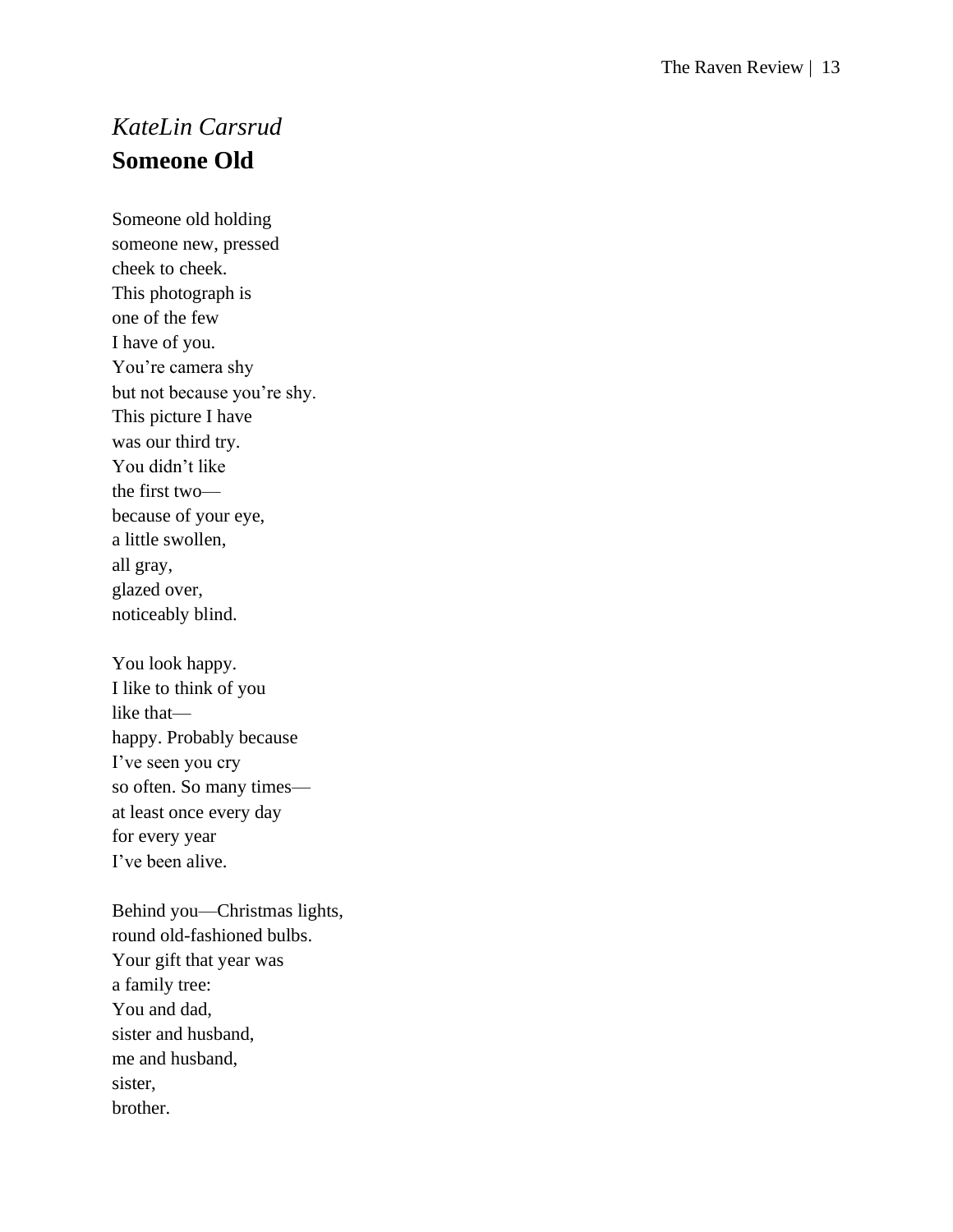Dad cried when you opened it. You cannot hang that oak board in the house anymore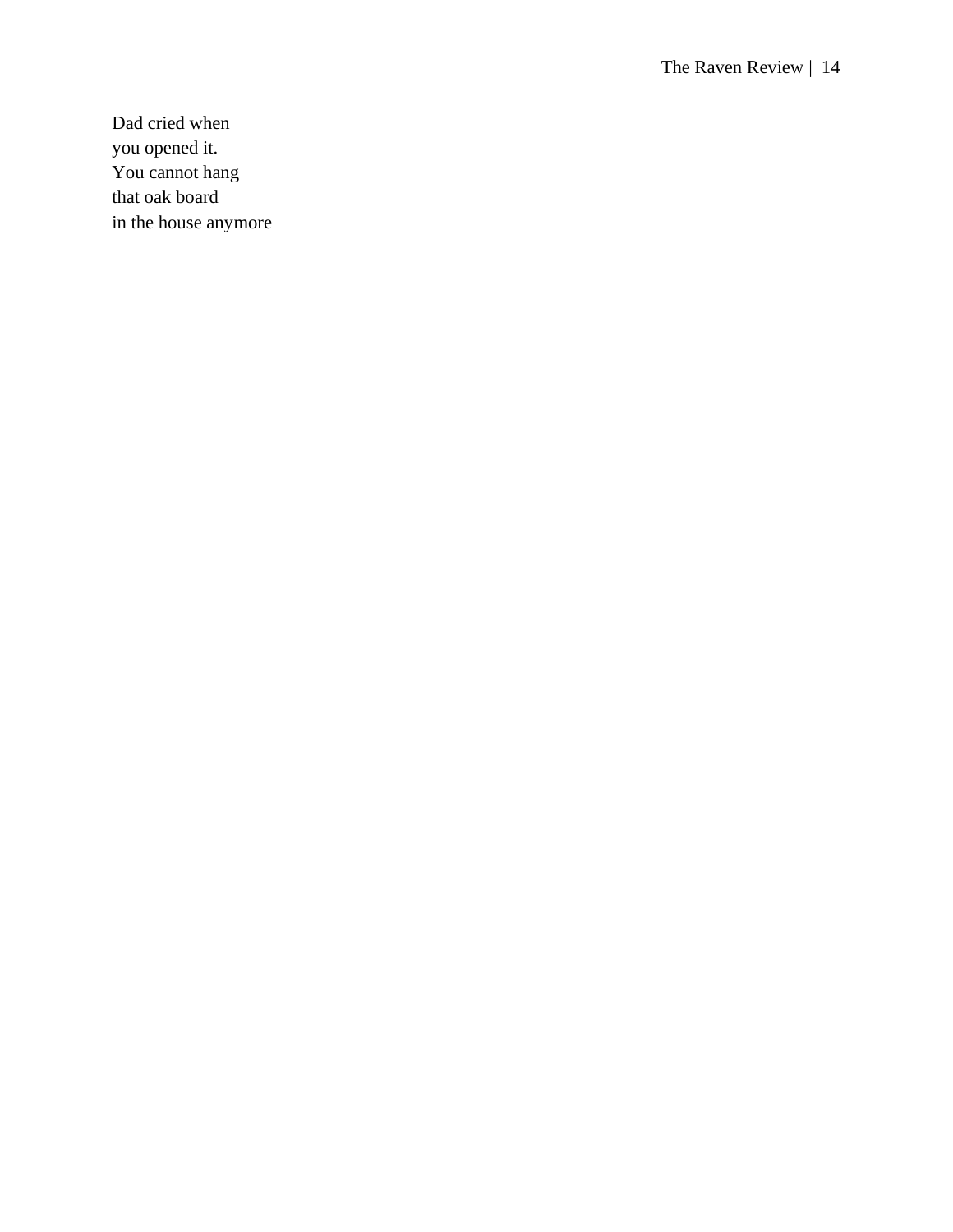## <span id="page-18-0"></span>*Rene Sisk* **Happy Pill**

The sun is out The birds are about With all this happiness there's still doubt Playing a lullaby that is blaring About caring is sharing But instead I'm swearing With angry eyes flaring

Every minute I'm only growing older I'm only getting colder Left with only my shoulder To feel my tears Left with only my ears To hear my fears Ignored by all my peers

I just want to forget about my insecurities To get rid of my impurities To feel a sense of security Freedom from anxiety No longer standing quietly A model for propriety Accepted by society

Maybe what I need is a happy pill Small like Advil To bring me thrill Will that give me the drive To thrive Maybe enough to just strive To be alive

Please just give me one, maybe two How about we make it a few Then I'll feel brand new Please just give me a happy pill I promise then I'll chill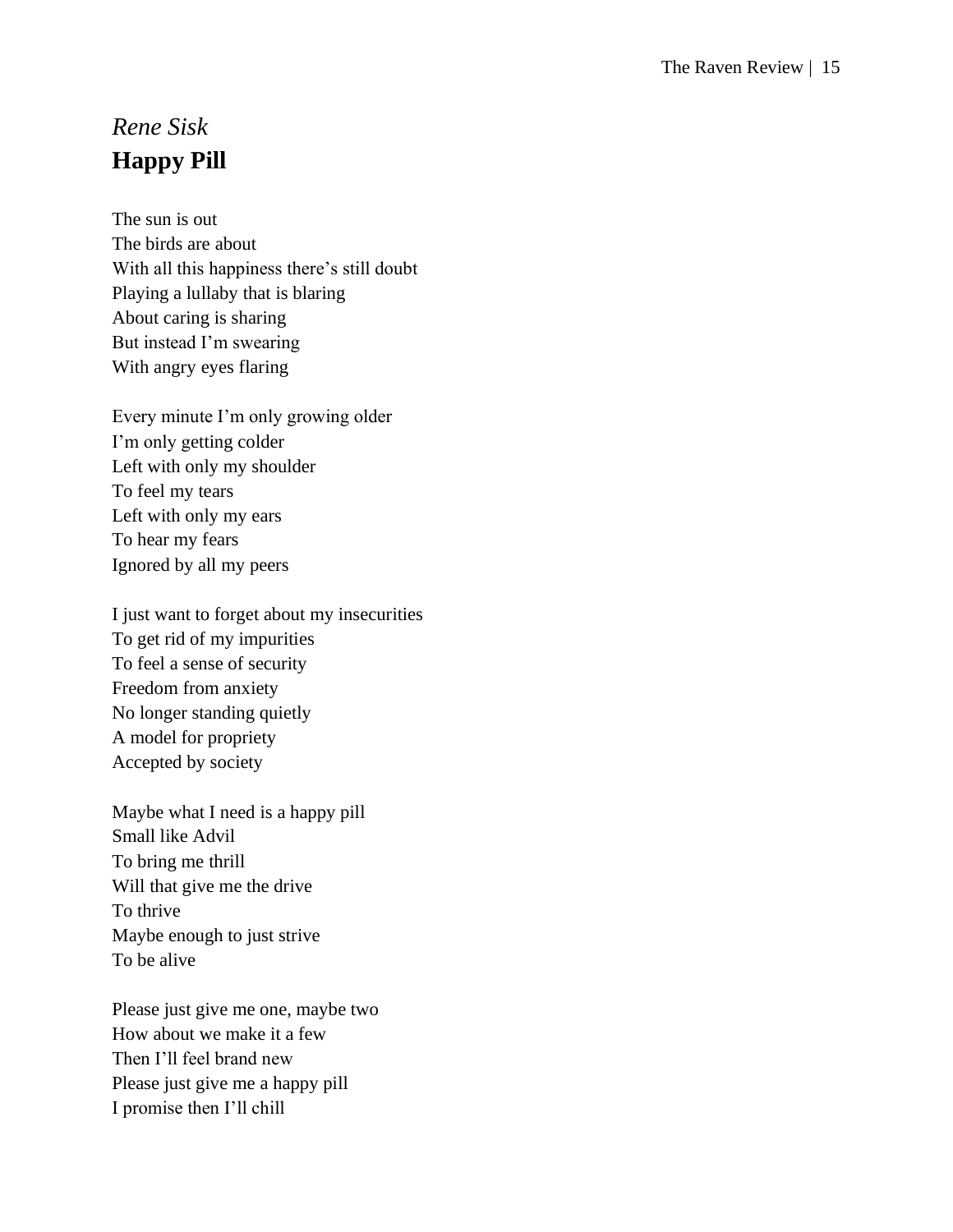After that life should go uphill The world will finally be sitting still

Would this cure my depression Or is that a silly question I need to make a confession When the door shuts I'm no better than the sluts Or the girl you make fun of who cuts Or the boys who get punched in the guts

It won't erase my sin But will the world love me even when I'm not thin Or at least help me love my own skin Will it get rid of the demons in my head The ones saying I'm better off dead Will it help get me out of bed Or just give me more dread

I need this happy pill I'm starting to feel ill Please just give me a refill Just one will change my mood Keep me from being rude Creating a positive attitude Only feeling gratitude

Instead I'll write about love and passion Giving me more compassion Or should I stay old fashioned Find something else to calm my nerves Work harder on changing my curves Remain quiet and just observe After all maybe that's what I deserve

Instead I took too many It was more than plenty I was only twenty Instead I caused others infliction Couldn't tell what was fiction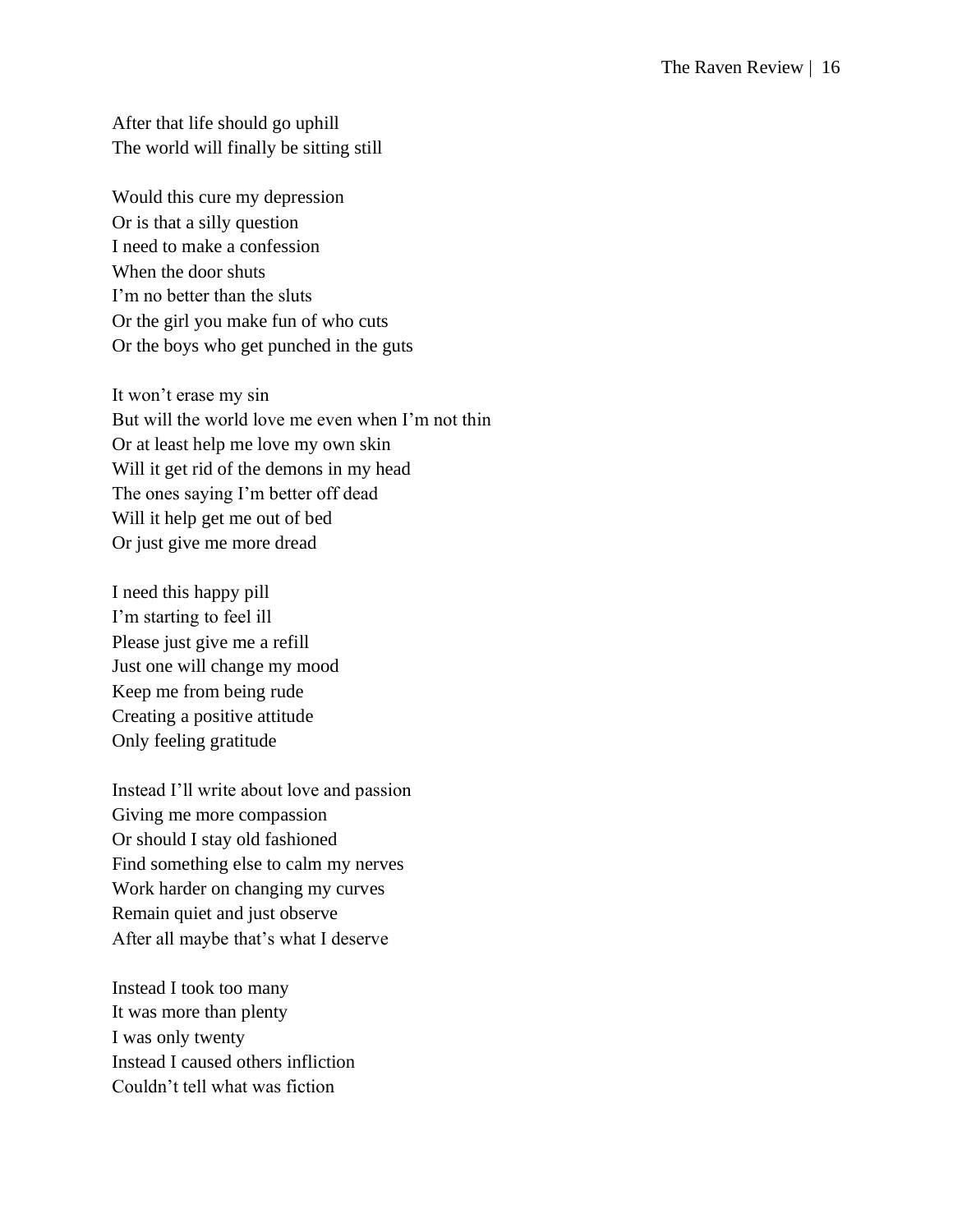Couldn't stand the affliction Caught in a romance with addiction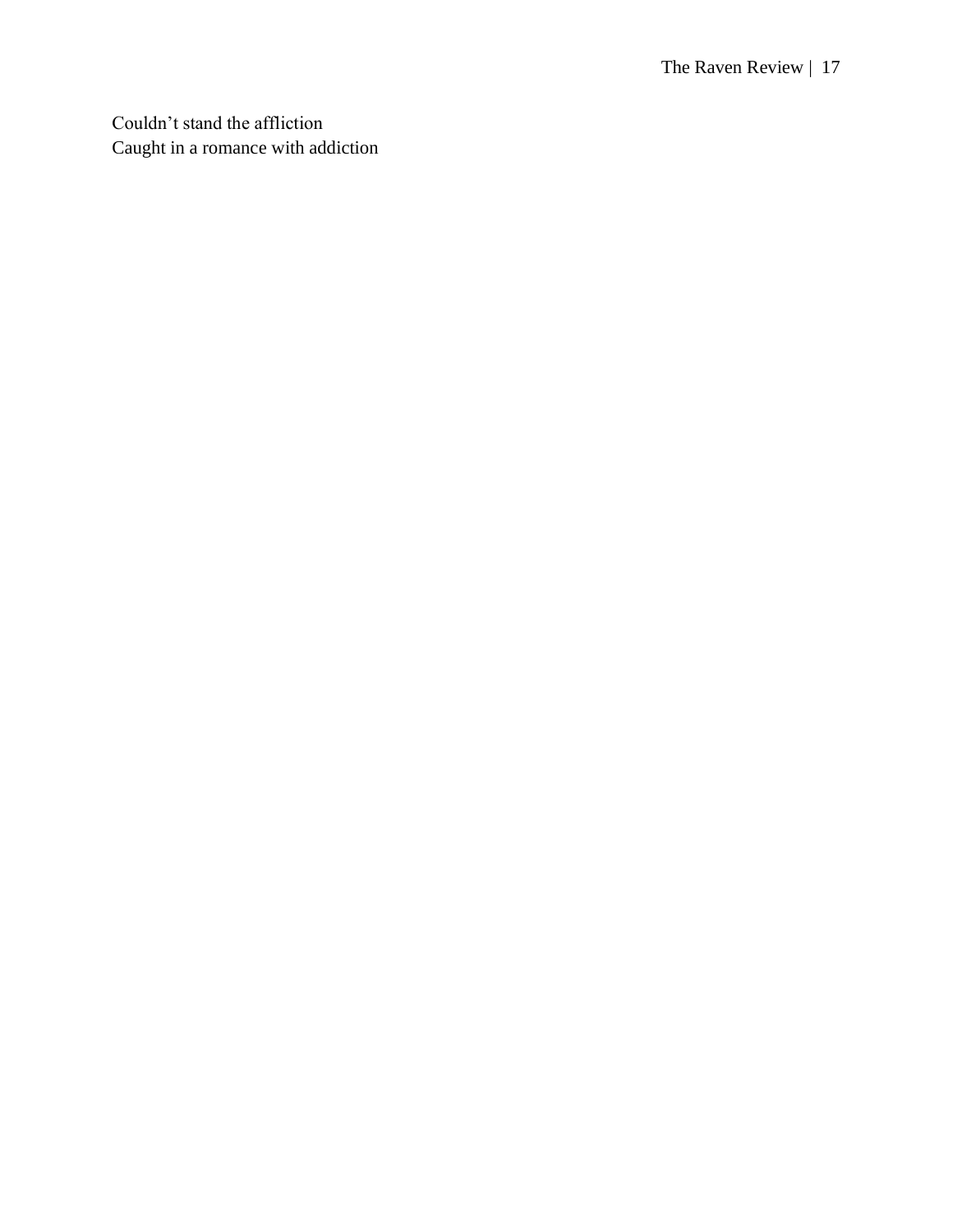## <span id="page-21-0"></span>*Rick Rohdenburg* **Rest in Peace**

Father has put on his uniform. It bulges absurdly everywhere. His coffin, draped with a flag, prepares to sail for distant waters.

Forgive him his vanity, he who fought no wars, gained no glory, went to bed drunk and got up logy, stumbling toward reveille.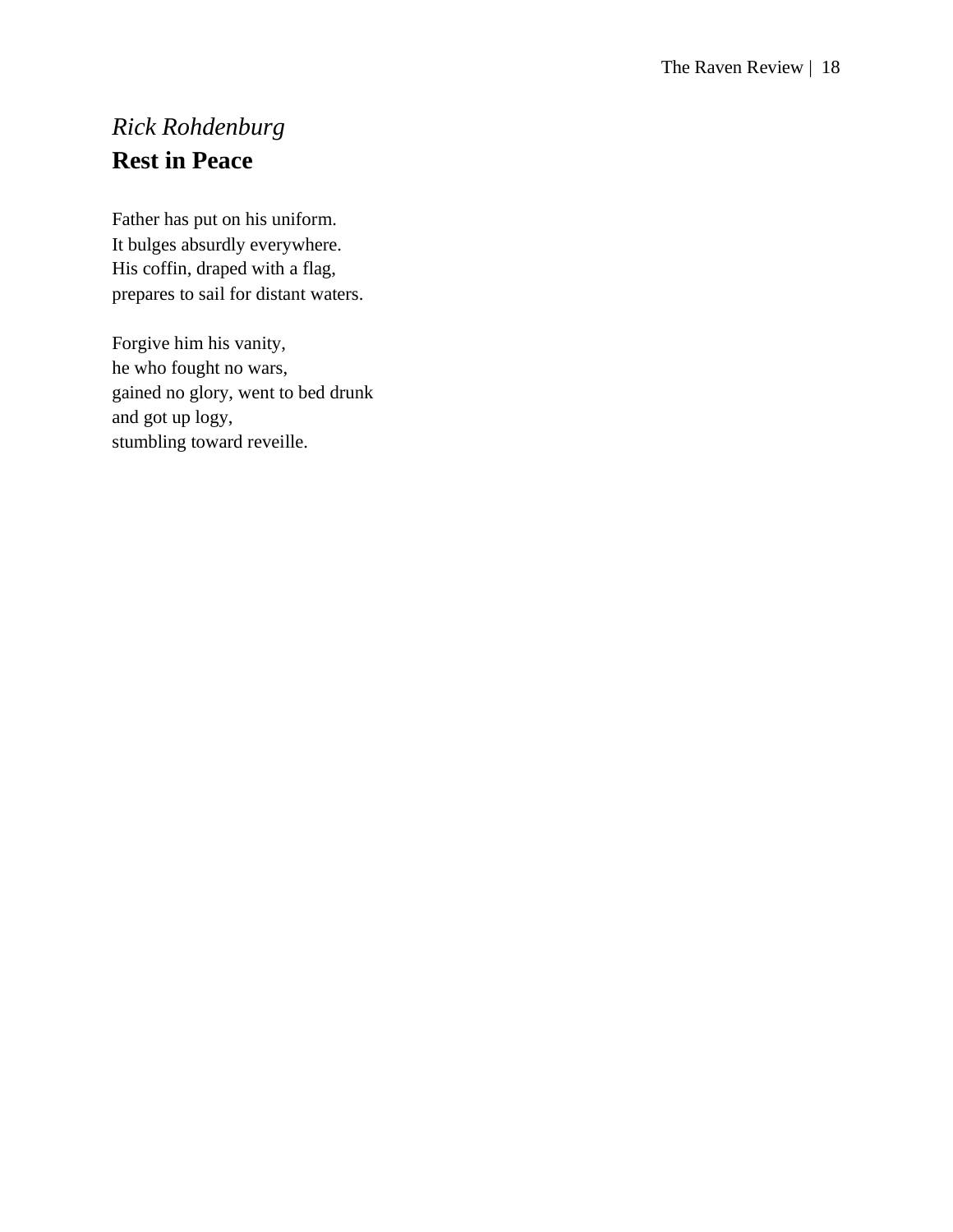## <span id="page-22-0"></span>*Scott T. Hutchinson* **Old Manson River**

I appreciate my association with the Christian-Biblical hermits, though sainthood probably isn't floating my way any time soon. Since I've lived in isolation—dense forest land along the river—people tell themselves that I've been in deep contemplation for my thirty years here and I understand the Country, the Water, and the Mysteries. A few have even sought my counsel over the years, asking for spiritual guidance. I humored them, offering uncontrived views on solitude and prayer. Looking back, I'm glad I did that—practicing remote toleration instead of setting camouflaged pit traps and running them off with my guns.

In the last year, I've become a widely known, sensational and sympathetic creature. Once the internet learned of an old dude named Manson Graves—henceforward known as Old Manson River—once it became broadcast that I existed and I'd fallen on hard times in my squatter's rights hermitage, then I became a superstar.

I'd made myself a place in the sun and woodlands along the South Anna River for three decades, with only the occasional kayaker or hiker or penitent discovering me. Off the grid that's the way I always wanted things. The land belongs to Duke Canterbury, who inherited it from his father. I tell everybody: Deacon Canterbury, Duke's daddy, gave me permission to live here *in perpetuity.* I'm eighty-years-old now, and the makeshift cabin that I cobbled together and reinforced over the years kept the snow and rain off my back. When I was younger, I even managed to haul a wood stove out here; I scrounged, found piping, installed a chimney all by myself. Fuel's never been a problem, as long as you keep adding to the lean-to covered deadwood pile all year. With shelter basics in place, I proceeded: fry some fish, poach a rabbit, roast a quail, scramble robin's eggs, plant a few taters, munch on dandelion greens. I tanned blankets from deer hides, went to Goodwill once a year for clothes. Recycled found bottles and cans for booze cash. My needs were met.

River land—even the flood plains—has become a precious commodity. Filthy-rich Duke Canterbury wants to develop condos with water views. Once the stories got out that I was alive and entrenched, and that I was considered a trespasser—then everything changed. My simple way of life would have to make way for greed and progress, because there's no tangible evidence, no written agreement to attest to my arrangements with Deacon.

What began as a leaky roof rain-trickle became a hurricane bank-swell of people, all wanting to meet and greet *Old Manson River, The Hermit of Canterbury Woods*. News outlet pilgrimages hauled their cameras through the prickly forest, or dry-packed them in using canoes to navigate the waterway. They greeted me with fast food and canned goods. Me and my long grey beard, my rope belt, my patch-worked pants, and overcoat—I wore the trappings and grease of flavorful story. A couple of features asked the big questions: like, what would become of my cats and my chickens?

I was court-ordered to move. And that's when Pity began pouring in. The pickets outside of Duke's Canterbury Industries bore clever signage, like *Canterbury Industries just keeps*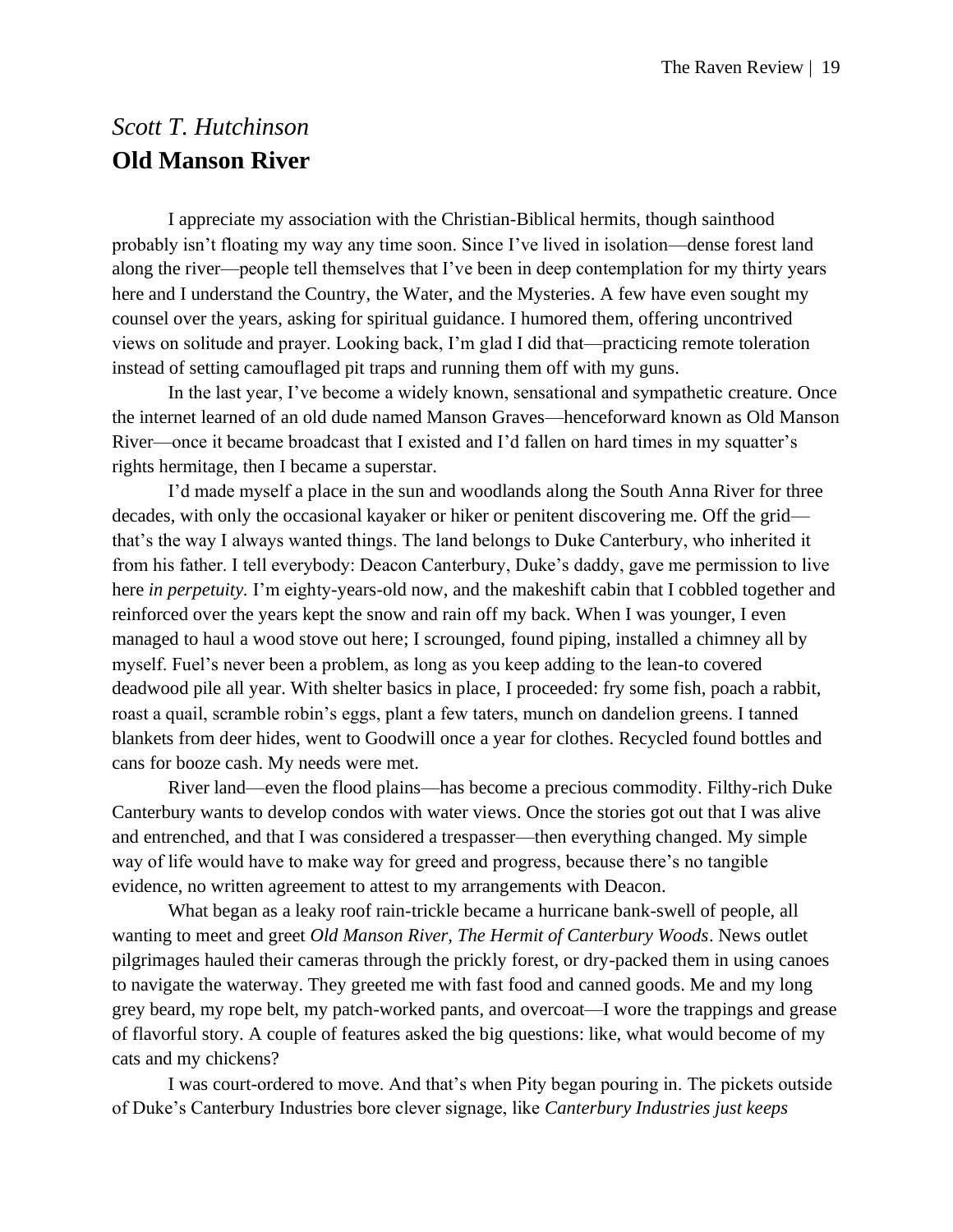*rollin' over Old Manson River* and *You Make Us Sick and Weary* and *Ol' Manson River He Jes' Keeps Rollin' Along.* People I didn't know stood behind me during interviews, holding signs over their heads that blared out *Let the River-Man Run* and *Take Us All to the River.* I appeared visibly shaken during all of that. Bloggers and Influencers noticed, clued in everybody else in the world and got some kind of online contribution thingy going for me, raising over \$240,000.

As a result, I was offered compassion and primo transitional housing—which blew up in my favor when Duke's boys came through with a bulldozer and a pack of matches. The Question: can you plow under what's on your own property? The protesters loudly say *no*, while the law stands around with its hands in its pockets. I know the game.

Duke and me had us a long woodsy walk and talk a year before all this began. We had us an agreement. He wanted to be certain that I remembered each and every one of the disposals, got 'em moved before construction. When the dozers came, he didn't want the big blades turning up bones or rings or teeth any more than he wanted them to find signs of archeological-heritage sites. I'd done the wet operations for both him and Deacon, and I knew where all the leftover dry scraps were—but my old spine needed time, since twenty-three spread-out graves is a lot of back-bending. Ol' Deacon would never have thought the future through the way his clever boy did—Deacon would have set me up in some dilapidated house in the middle of nowhere, and I'd have liked it. Easy. But Duke, he's a modern tech-savvy kind of criminal, and he knew how, if he played the bad guy, then Bleeding Hearts would donate money by the pint into saving an innocent counter-culture hero from a corporate bully.

My apartment isn't exactly rustic, but the TV and hot tub will do Old Manson fine until the time comes that Duke places me in a river condo. We have that in writing. The Bleeders are all happy. Hey, I'm eighty. The flesh and tissue ain't what they used to be. I can finally be done with ashes and dust, eating squirrel, chopping up trees and kings and paupers, stealing from songbirds. I'll rest the old bones in warm water and a big flowing bed and call it a damned fine day.

I know my Bible: hermits don't please the Lord—isolation fails to produce moral fruit or social contract. But I've made my peace, God and God bless—I love this country.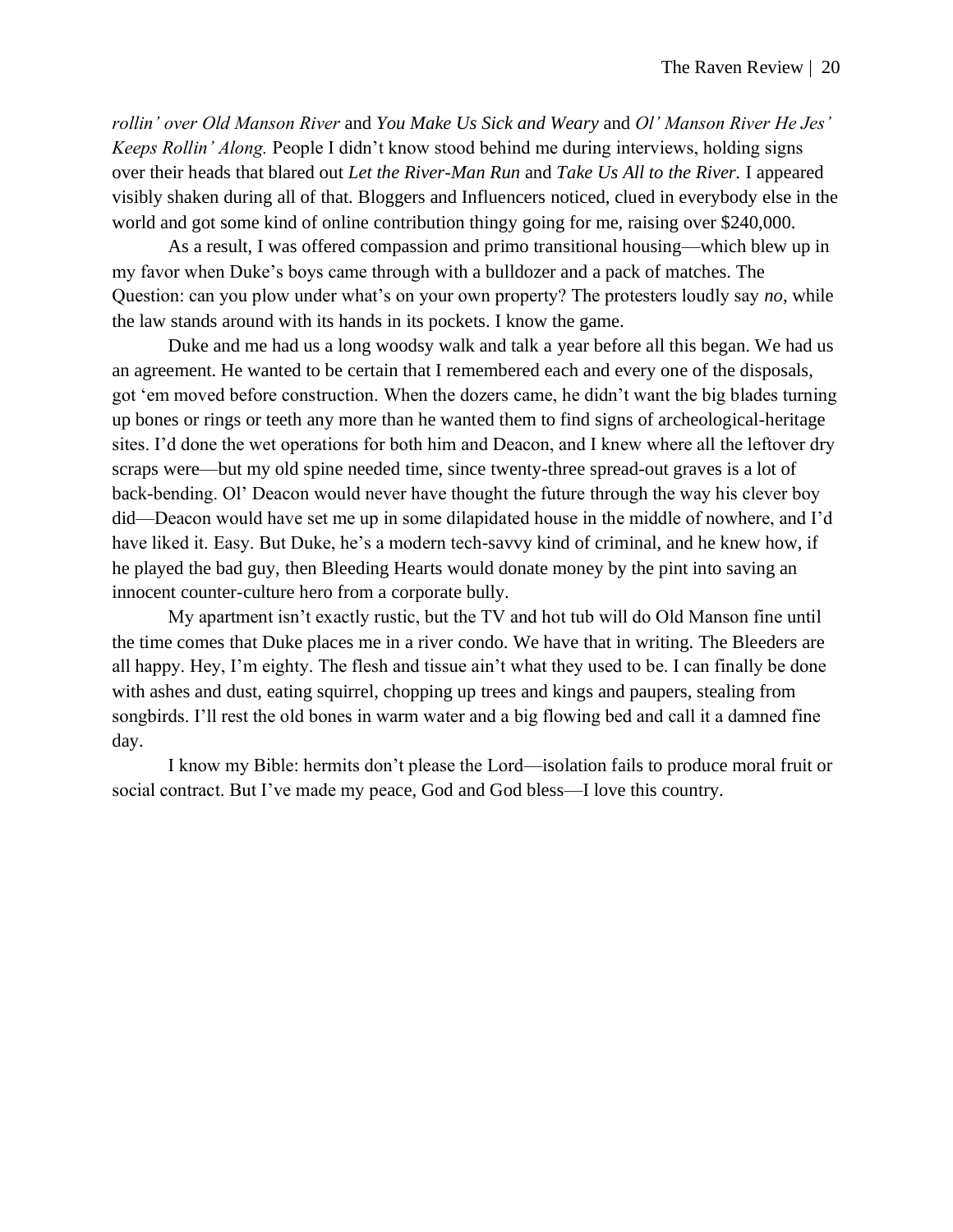## <span id="page-24-0"></span>*S.F. Wright* **Modern Women Writers**

I was running late, Not that I was Interested in what The professor Had to say, The class having been boring, The novels Tedious. But I'd already missed Three classes, Was afraid That if I missed This last one, too, That the professor Would fail me.

So, I was rather Annoyed When I hit traffic.

And I was even More vexed When I pulled into The lot and remembered, Upon seeing A campus security guard Patrolling around In an old Ford Taurus Converted into a Campus police car, That the car I drove Didn't have a sticker: It was my mother's; Mine was in The garage.

I parked near where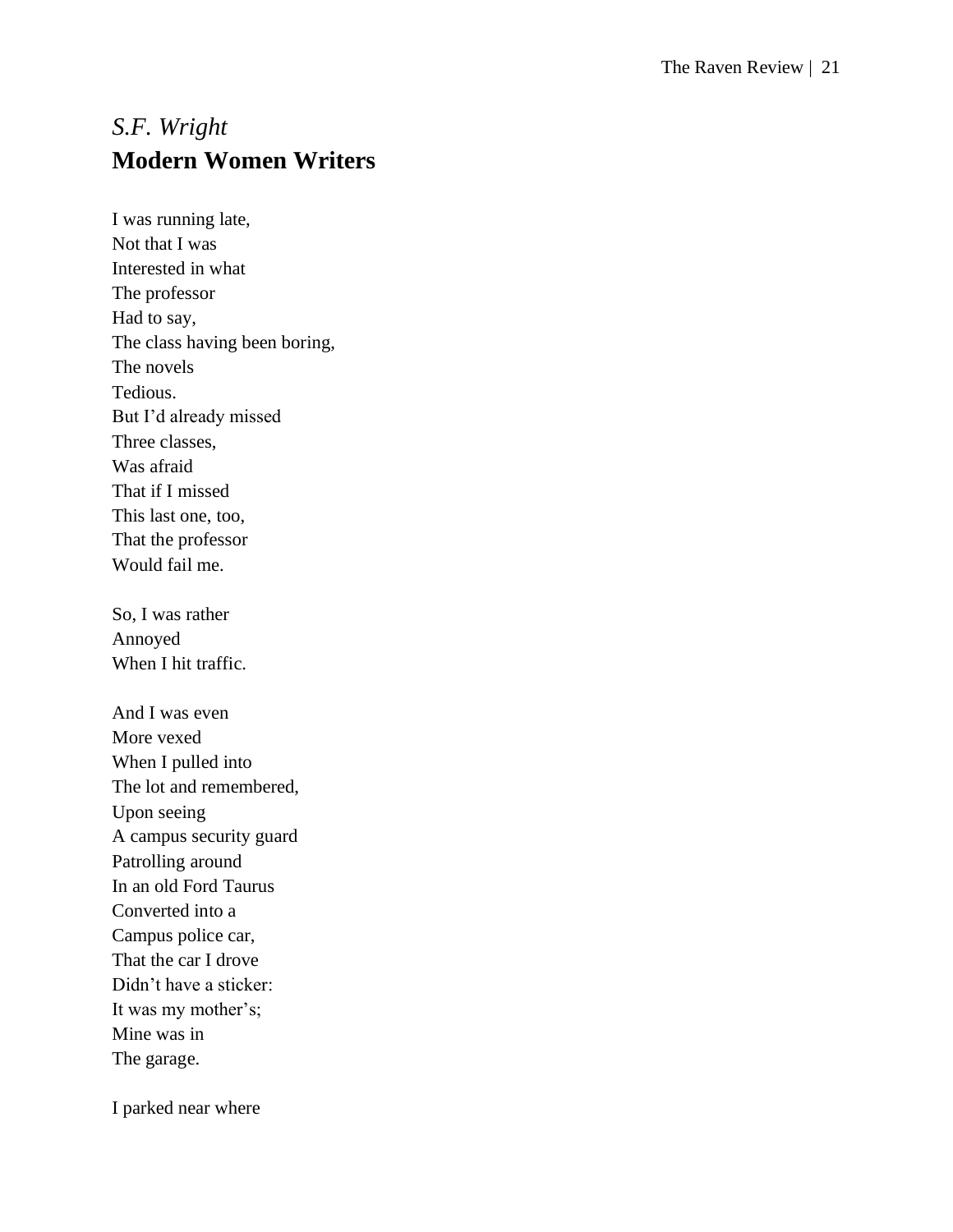The security guard Slowly drove; And getting out, I got his attention. He rolled down his window: Tired -looking guy, Around 35.

I started to explain My situation, But before I got Two sentences out, The security guard Waved his hand, Said don't worry, I wasn't going To get a ticket; Go to my class, Take my exams. He had an accent.

For half a second I was about to say That I didn't Have an exam— Just some class I had to show up to So that I'd get credit For being present. But, of course, There'd have been No point in that; So I thanked him, Locked my car, Hurried to my class.

I don't remember Modern Women Writers; Barely recollect Any of the books —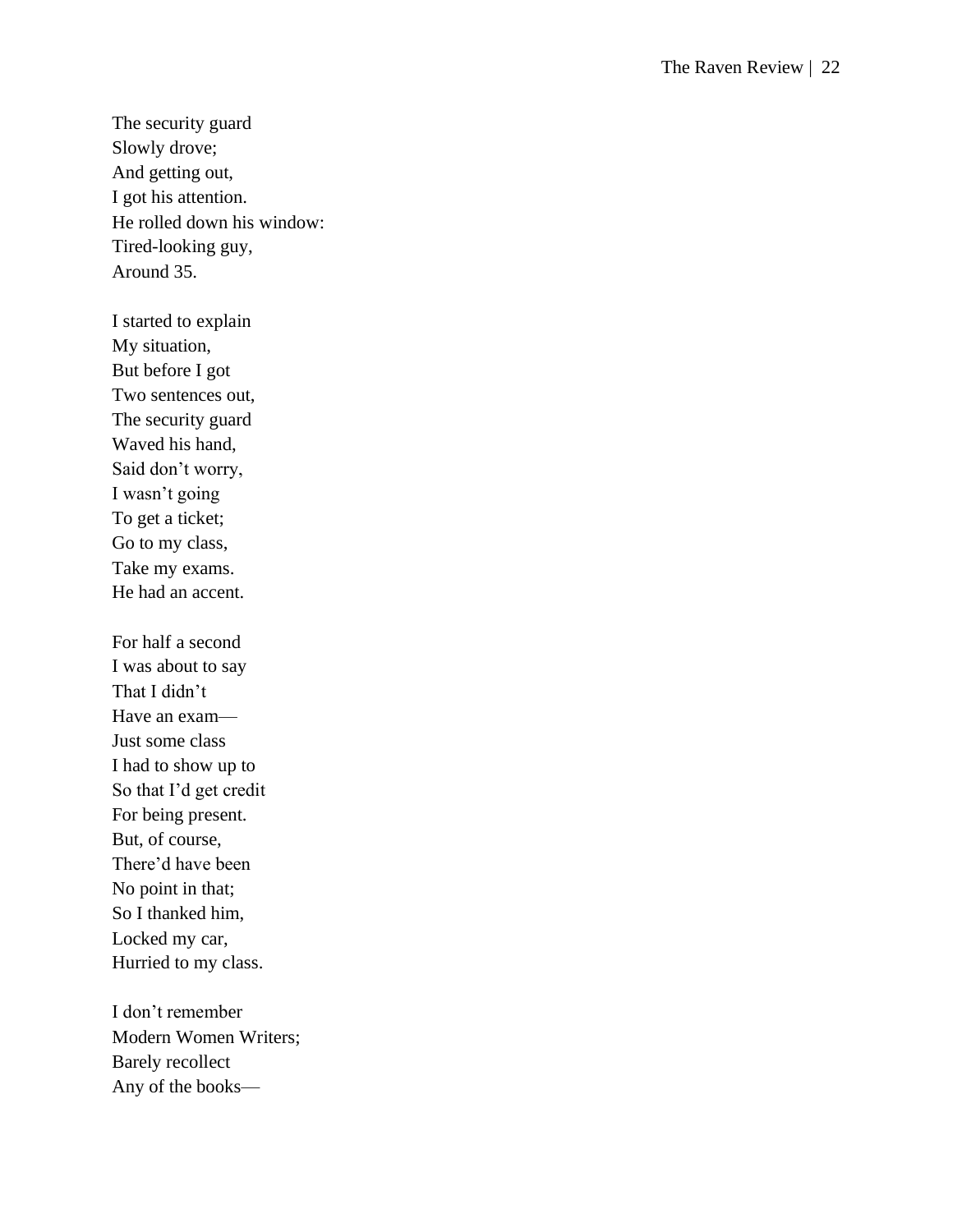But I do recall The security guard.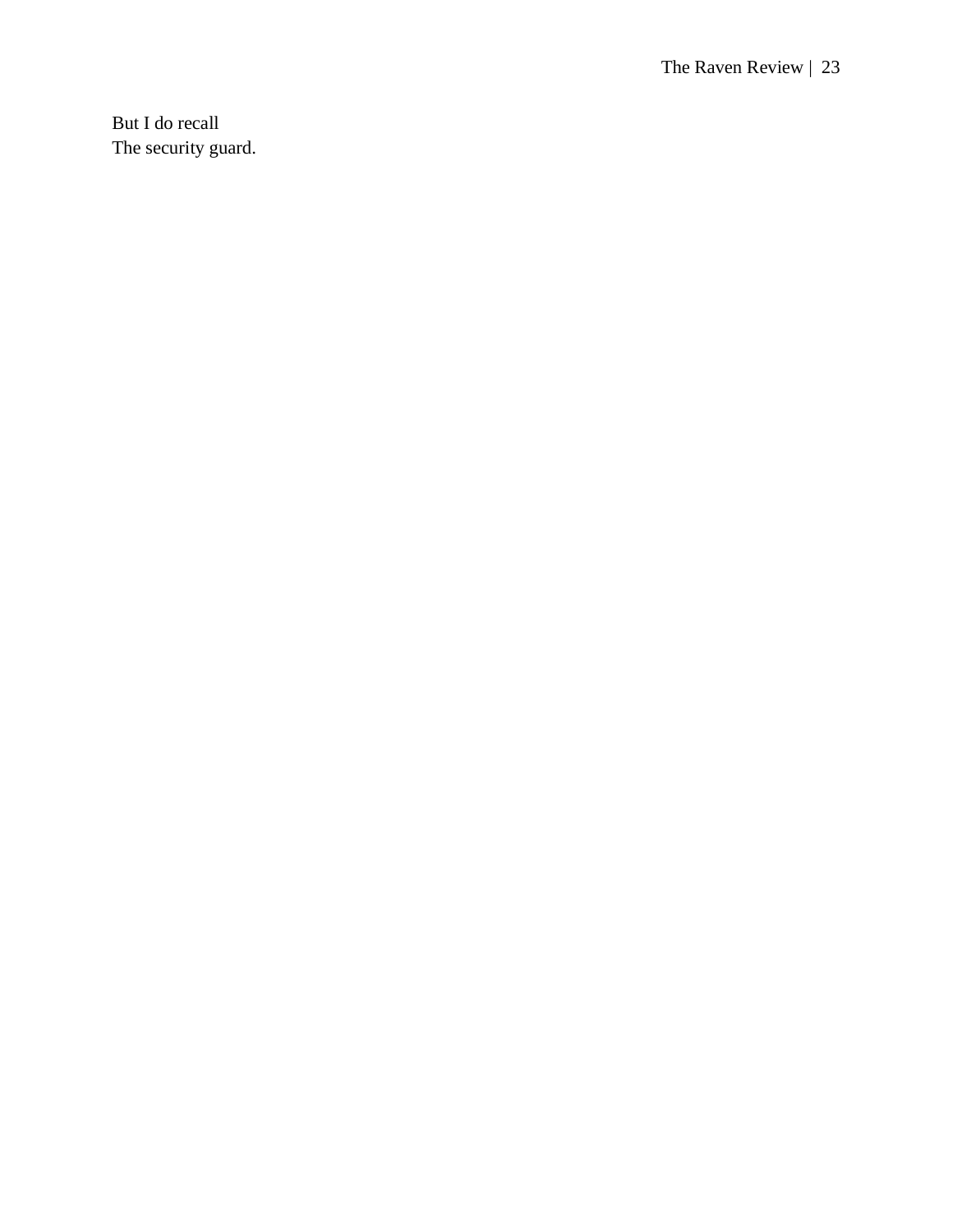## <span id="page-27-0"></span>*Shannia Bernal* **Deviance in the Dark**

Enclosed in little space, I see darkness staring at my eyes; my reflection gloriously glaring from someone else. The foreboding feeling of dying from being entrapped comes close in each breath we shared. To be encircled and strangled by the figs of new wonder, I am your host and you are my parasite. I permit you to sip more of me, leisurely, until my existence quiets your restless roots. You will live beside

my presence with a prayer of the future. Because you are the parasite and I am the host, you will never wither. You will desperately cling to this dark room which holds no falsehood just to hear the small shifting sound, the soft gentle breathing, the warmth of skin briefly touching. Here,

exposed in our defenseless state, perhaps, I must admit to the cries of my own—of the inexplicable thirst finally satiated by a voice speaking tenderly. In the sick twisted way of enumerating utility and finding preys to consume, maybe I am not your host, and you are not my parasite. Let time flow and we'll see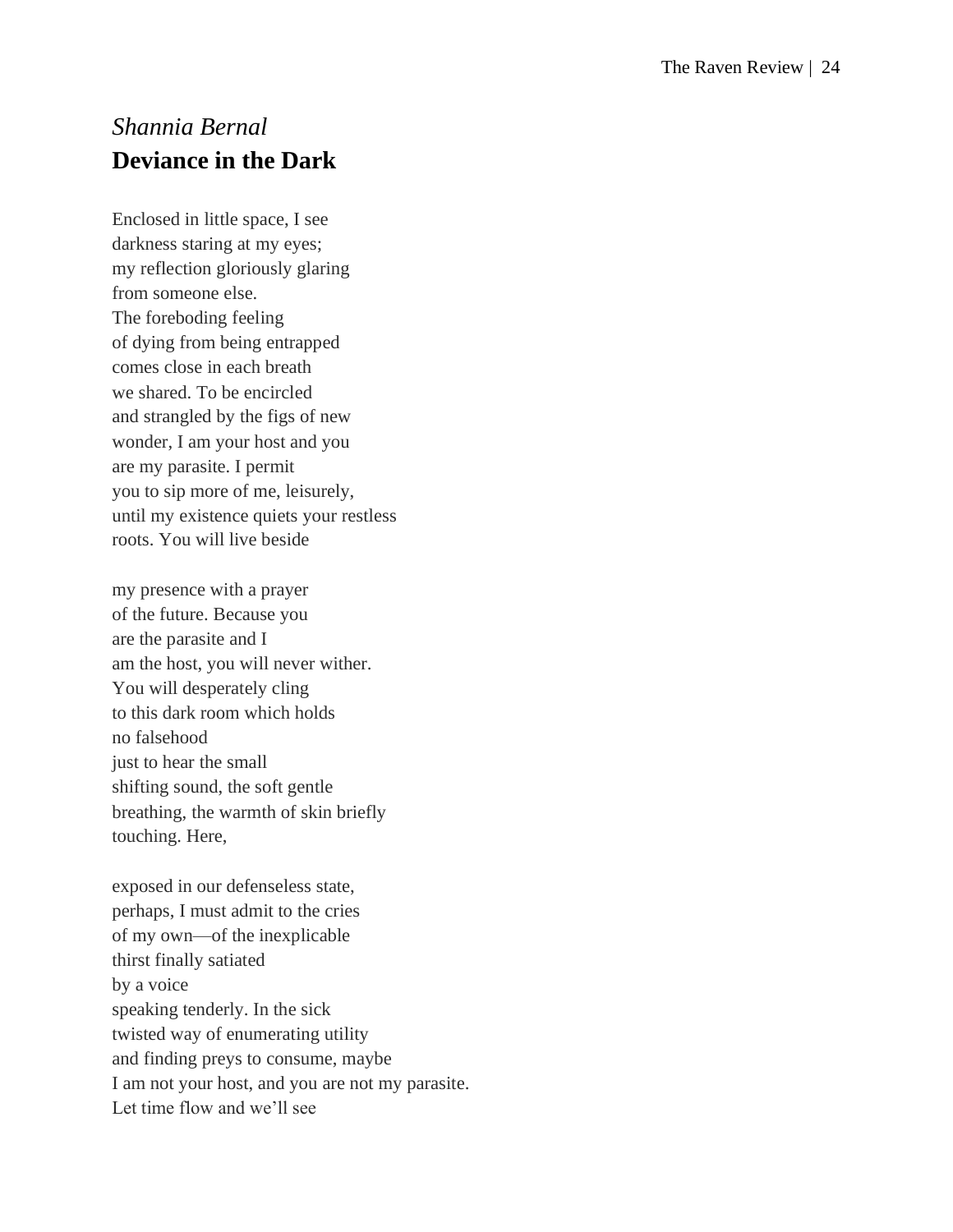if colors would look as clear and as familiar as the first breath in the morning.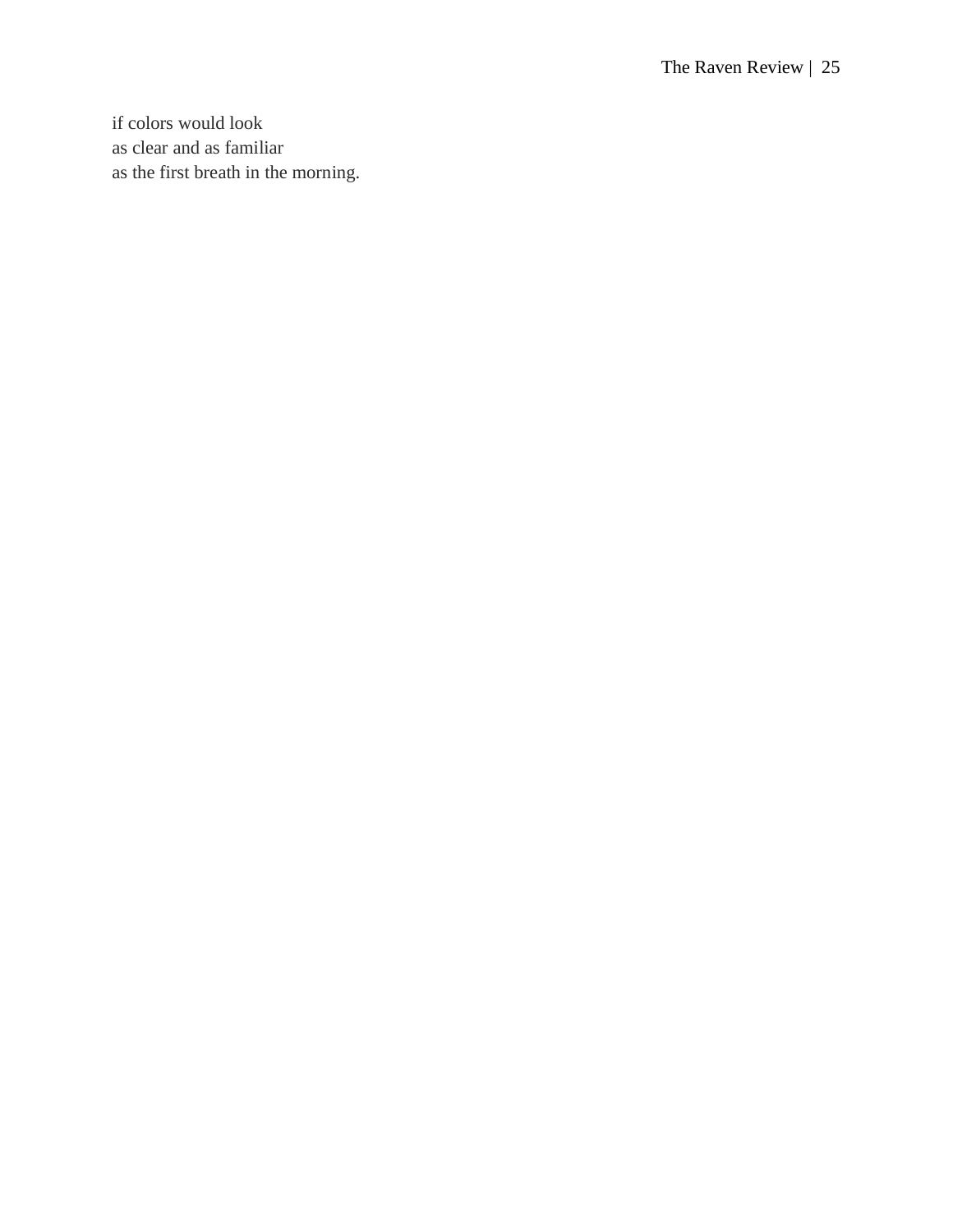## <span id="page-29-0"></span>*Stephen Jordan* **Cook County Caelus**

A heavy dark hoary blue you spill atop the dome—frosted airplanes only rim underneath and birds don't even try I let fuzzy eyelashes close like useless teeth My pooling sight sending everything swimming. If you could lift up the edge, I'll scuttle out— It's getting hard to breathe.

My dear Chicago sky, you've capped me cold this early eve You trapped me twisting under your darkening bowl. I'm fixed in tight tonight. I break lose my frozen legs, step back from the lake's edge Walk on my ankles I could capsize near lake's horizon Or pitch back into the city, keel through the concrete maze. Scraped hands out in front.